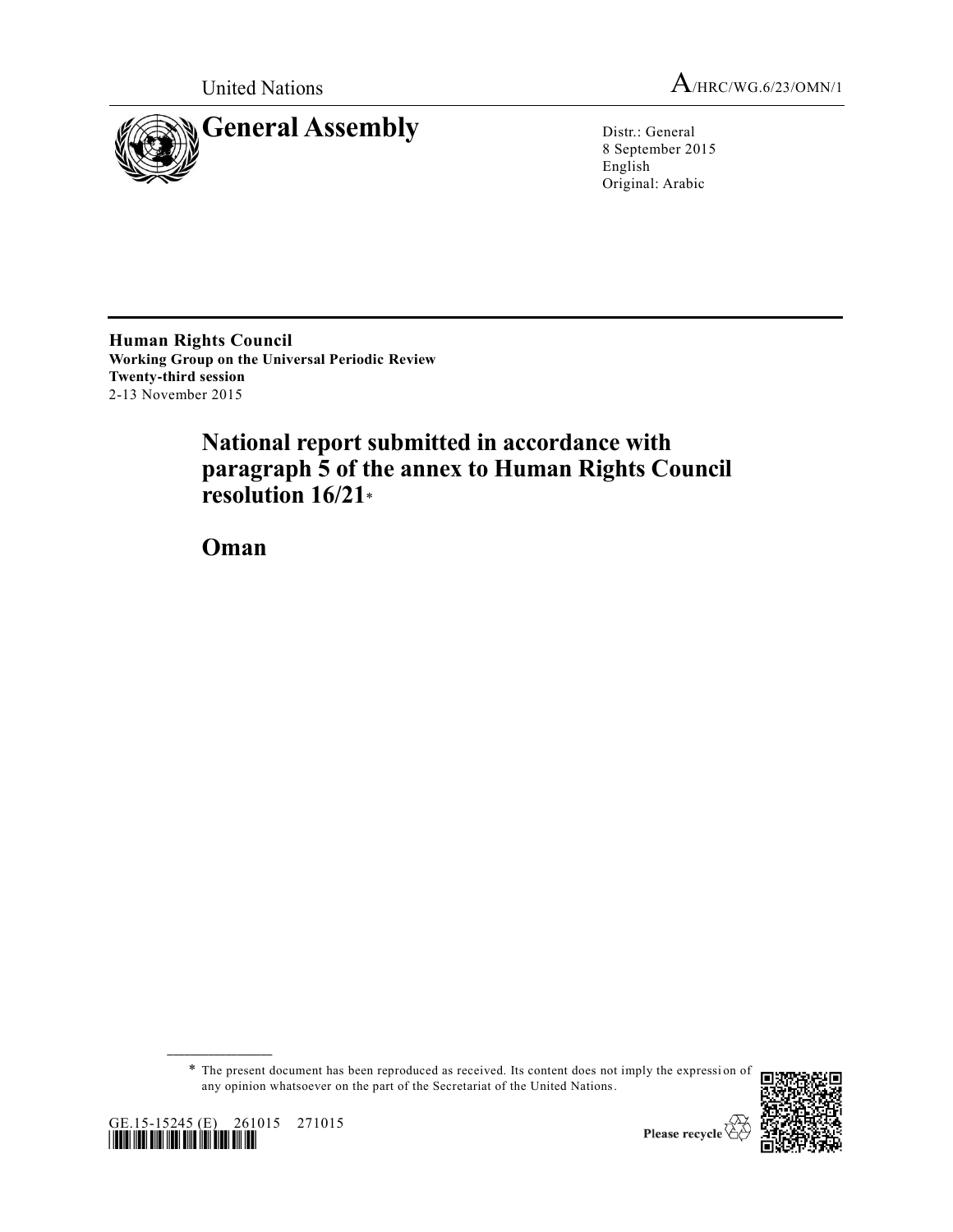## **I. Introduction**

1. In accordance with paragraph 5 of General Assembly resolution 60/251 of 15 March 2006 concerning a universal periodic review of States' human rights obligations, the Ministry of Foreign Affairs of the Sultanate of Oman has prepared a report containing a complete review of the human rights situation in the country. The report was drafted in cooperation with official and non-official bodies as well as with civil society organizations. A list of names of the organizations consulted is to be found in Annex 1.

2. Human rights are respected and protected in Oman, where they are underpinned by an array of fundamental guarantees which ensure that they can be effectively exercised. The most important of those guarantees is the Basic Law of the State (the Constitution) which is the main legislative instrument guaranteeing the protection of public rights and freedoms in all areas of political, economic, social and cultural life. The Basic Law of the State is consistent with human rights principles and relevant international treaties.

3. Oman has ratified most international human rights treaties and national legislation has been harmonized with the provisions thereof. The country is diligently working to complete its accession to the remaining human rights treaties.

4. In accordance with the general principles enshrined in the Basic Law of the State and in international treaties, Oman is seeking to protect human rights through its national legislation.

5. Oman submitted its first national report to the Human Rights Council under the universal periodic review mechanism on 26 January 2011. The report was adopted on 7 June 2011 when Oman accepted 103 voluntary commitments, noted 51 recommendations for further examination and rejected 12 others as being inconsistent with divinely revealed religions and with its national legislation and cultural values.

6. Oman views this second report as the continuation of a plan of action which began with the adoption of the first report. The country is continuing to promote and protect human rights and is interacting positively with international practices in this regard.

7. Oman is submitting the present report on the basis of the outcome of the first report that it submitted under the universal periodic review mechanism and in accordance with General Assembly resolution 60/251 and Human Rights Council resolutions 5/1 and 19/21. The text is the result of numerous consultations between ministries and civil society organized by a steering committee chaired by the Ministry of Foreign Affairs. The report covers the efforts made by Oman to follow up on the outcome of the earlier review and highlights the ongoing measures being taken to promote and protect human rights.

## **II. Methodology for follow-up to the universal periodic review and report preparation process**

### **A. Methodology for follow-up to the universal periodic review**

8. Since the adoption of its first report, Oman has been working to implement the outcome of the review. A ministerial steering committee to prepare the country's report under the universal periodic review mechanism was established by a decree of the Council of Ministers in 2012.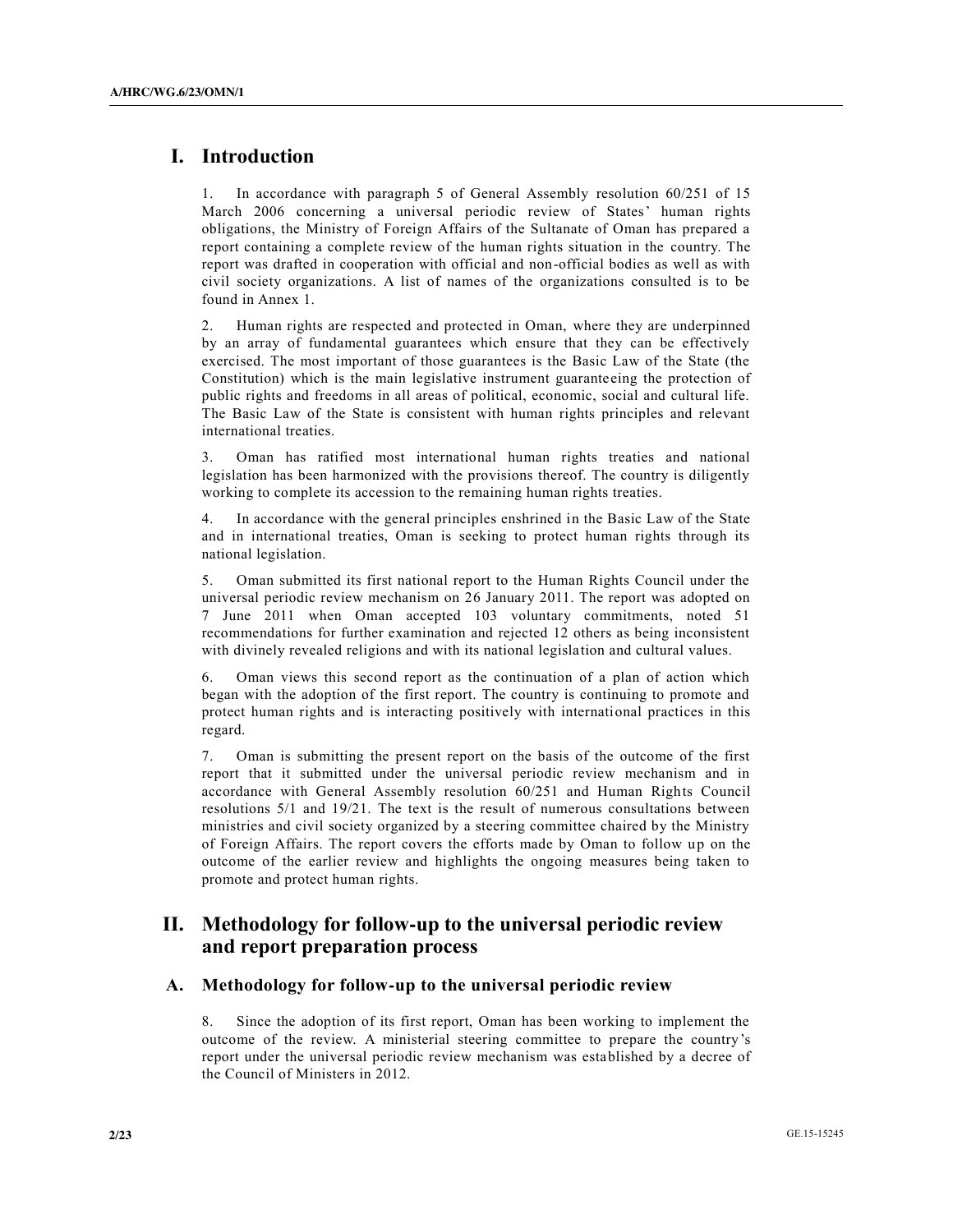### **B. Report preparation and consultation process**

The ministerial steering committee took various steps and organized a number of meetings as part of the consultation process for the preparation of the second national report. It also worked with civil society organizations and government agencies and studied their proposals concerning the best way to follow up on the outcome of the review and prepare the second report.

10. A draft version of the second national report was posted on the ministerial steering committee's web page, within the portal of the Ministry of Foreign Affairs, in order to solicit proposals and comments from the public, including civil society organizations and competent national institutions. To inform the public of the nature of the review mechanism and its outcome, the web page also included excerpts from the first national report, the universal periodic review and the resulting recommendations and pledges.

## **III. Constitutional and institutional developments to promote and protect human rights**

### **A. The Basic Law of the State**

11. The Basic Law of the State (the Constitution) was amended pursuant to Royal Decree No.  $99/2011$ .<sup>1</sup> The amendments give the Council of Oman (Parliament) the following supervisory and legislative powers:

(a) Development plans and the State's annual budget are drawn up by the competent authorities and submitted to the Council;

(b) Draft legislation drawn up by the Government is referred to the Council for approval or amendment and then presented directly to the H.M. the Sultan for promulgation;

(c) The Council makes draft legislative proposals which are then referred to the Government for examination;

(d) Draft social and economic agreements which the Government intends to conclude, or to which it intends to accede, are referred to the Consultative Council.

#### **B. National legislation**

**\_\_\_\_\_\_\_\_\_\_\_\_\_\_\_\_\_\_**

12. Under Royal Decree No. 25/2011, the Office of the Public Prosecutor is independent, both administratively and financially. Under the Public Prosecution Act, the Public Prosecutor has the same powers as those accorded to the Inspector General of Police and Customs.

13. A consumer protection agency was established under Royal Decree No.  $26/2011.<sup>2</sup>$ 

<sup>&</sup>lt;sup>1</sup> The consultative process is important, being in the interests of both the nation and of citizens, and all members of society must participate in integral development which responds to national needs. The first amendments have therefore been made to the provisions of the Basic Law of the State (the Constitution), granting the State Council and the Consultative Council legislative and supervisory powers which enhance their existing prerogatives.

<sup>2</sup> In view of the importance of consumer protection, the authorities were careful to ensure that the agency — which had previously been a department of the Ministry of Trade and Industry — had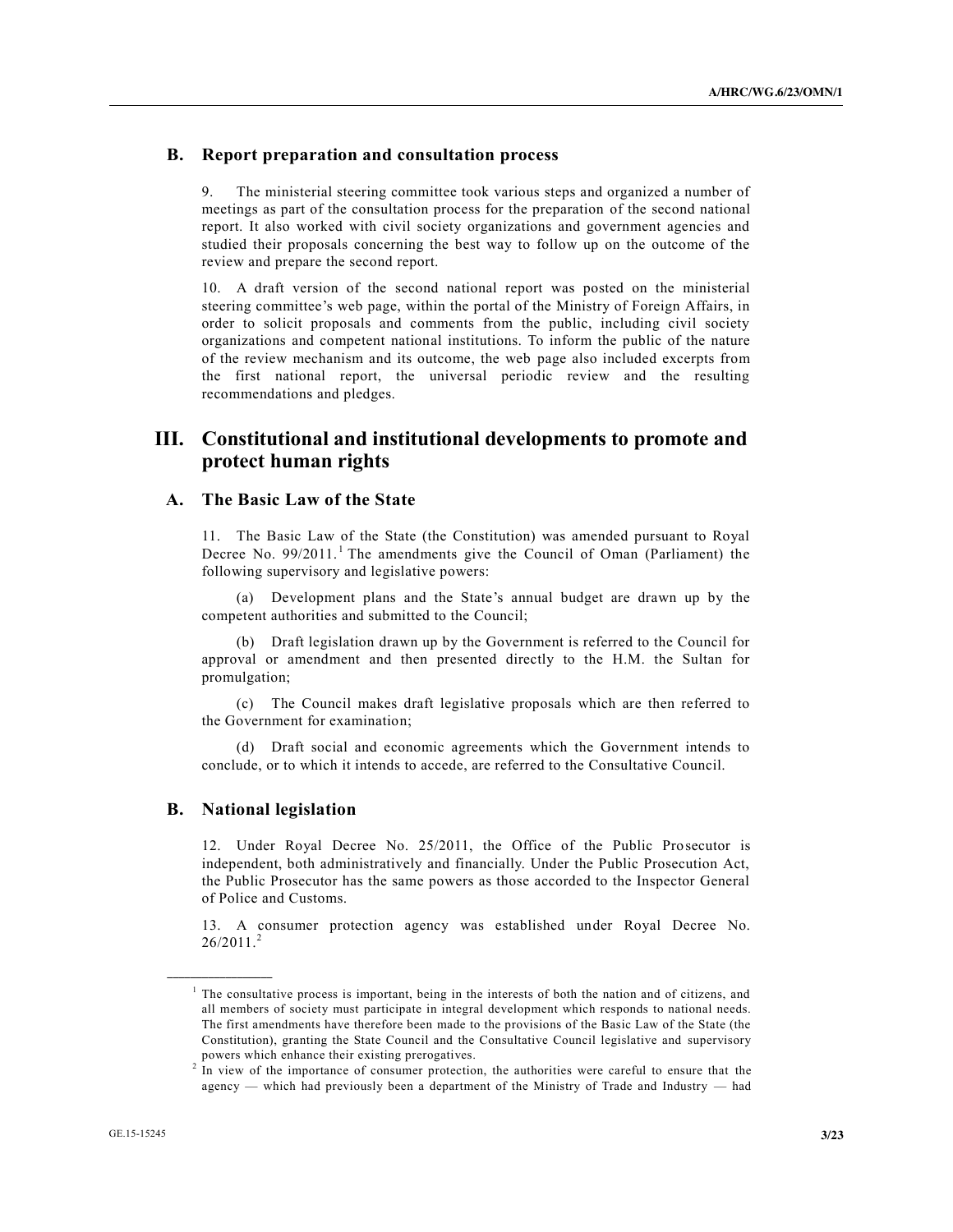14. Under Royal Decree No. 27/2011, the name of the State Audit Institution was changed to "State Financial and Administrative Audit Institution" and its powers were extended.

15. Under Royal Decree No. 104/2011, Oman acceded to the International Convention for the Suppression of the Financing of Terrorism adopted by the General Assembly of the United Nations at its fifty-fourth session in December 1999.

16. The Military Code of Justice was promulgated under Royal Decree No. 110/2011. It covers war crimes, genocide, crimes against humanity and offences against prisoners of war or wounded persons and stipulates that such offences are not subject to a statute of limitations. These provisions are consistent with the relevant international humanitarian law instruments.

17. Under Royal Decree No. 54/2011, Oman ratified the Second Protocol to the Hague Convention for the Protection of Cultural Property in the Event of Armed Conflict.<sup>3</sup>

18. Under Royal Decree No. 9/2013, membership of the Supreme Council of the Judiciary is restricted to persons holding judicial posts. <sup>4</sup>

19. Under Royal Decree No. 10/2012 which regulates judicial matters, the judiciary was made independent of departments within the executive which formerly managed its administrative affairs. Departments within the judiciary itself currently manage their own administrative and financial affairs.

20. Under Royal Decree No. 30/2013, Oman acceded to the Convention on Nuclear Safety of June 1994.<sup>5</sup>

21. Under Royal Decree No. 64/2013, Oman acceded to the United Nations Convention against Corruption.<sup>6</sup>

22. The Children's Act was promulgated under Royal Decree No. 22/2014. The Act ensures that children in Oman are able to exercise all their rights in a manner consistent with the Convention on the Rights of the Child, its two Optional Protocols and other relevant legislation.

23. Under Royal Decree No. 26/2014, Oman acceded to the Convention on the Prohibition of the Use, Stockpiling, Production and Transfer of Anti-Personnel Mines and on their Destruction.<sup>7</sup>

**\_\_\_\_\_\_\_\_\_\_\_\_\_\_\_\_\_\_**

sufficient powers. It was therefore endowed with all the material and human resources needed to perform its functions and achieve its desired goals.

<sup>3</sup> Oman's accession to the Hague Convention was motivated by the country's desire to promote international humanitarian law, of which the Conventions is an important component, especially in light of the fact that Oman is rich in cultural property which needs to be safeguarded from any armed conflict.

<sup>4</sup> The Supreme Council of the Judiciary seeks to ensure the independence of the judiciary and promote its professional values and ethics. It also deals with other matters such as establishing general judicial policy, streamlining the operation of the courts and the work of the public prosecution, facilitating judicial proceedings and building bridges between the judiciary and persons who have recourse thereto.

<sup>5</sup> This important Convention seeks to ensure that nuclear power is used in a regulated and environmentally safe manner through measures designed to promote security and emergency response readiness at nuclear installations.

<sup>&</sup>lt;sup>6</sup> This is one of the most important anti-corruption treaties and has been ratified by all States. Having acceded to the Convention, Oman considers it to be part of its own national legislation and will take measures to implement its provisions.

 $7$  This Convention is one of a number of international humanitarian law instruments which aim to prohibit the use, stockpiling, production and transfer of anti-personnel mines in view of the extreme danger that they pose to human life and the fact that they cause unjustifiable disability and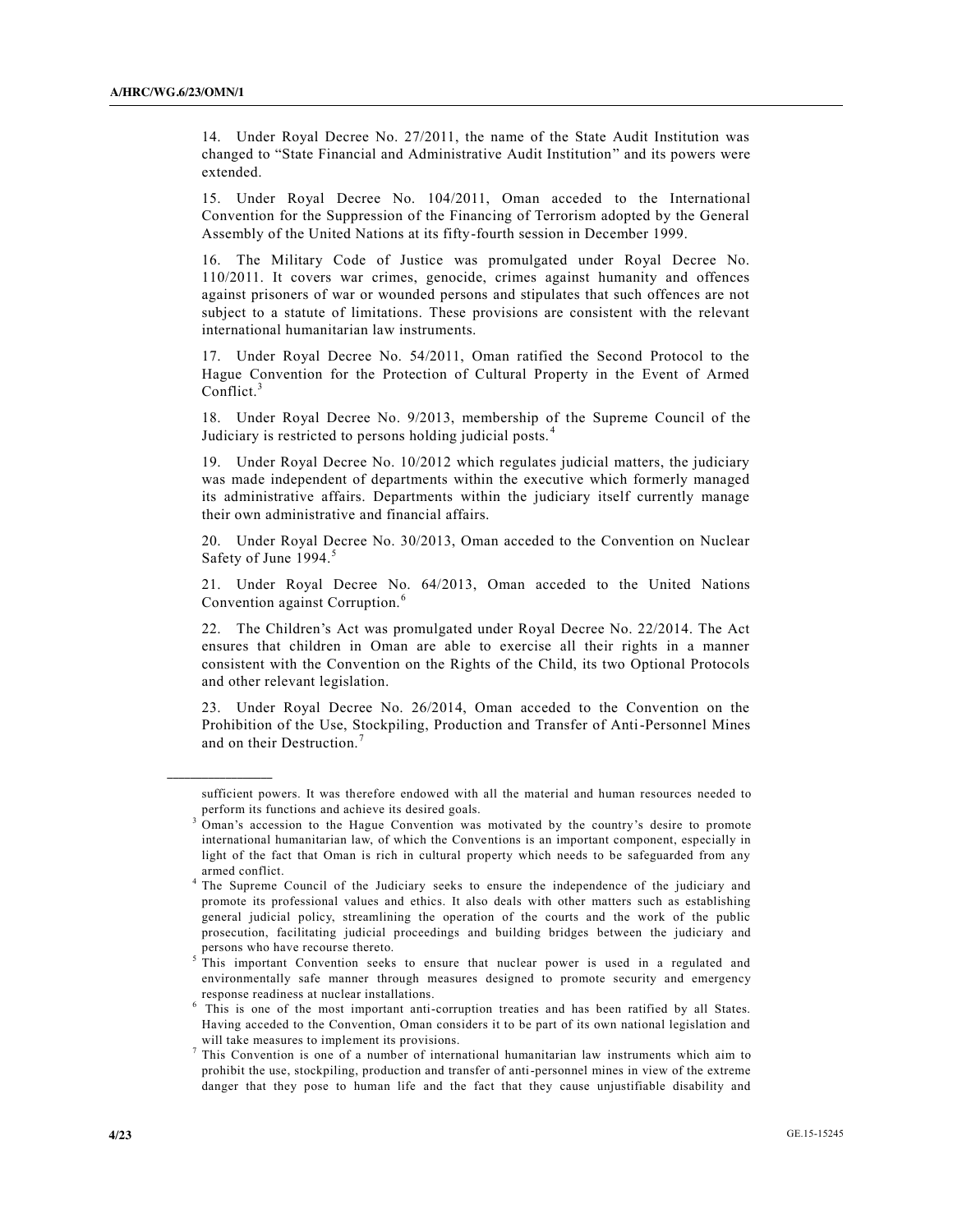24. Under Royal Decree No. 27/2014, Oman ratified the Arab Convention on Combating Money-Laundering and the Financing of Terrorism. <sup>8</sup>

25. Under Royal Decree No. 28/2014, Oman ratified the Arab Anti-Corruption Convention.

26. Under Royal Decree No. 5/2015, Oman ratified the Arab Convention on Combating Information Technology Offences.

27. Under Royal Decree No. 6/2015, Oman ratified the Arab Convention on Combating Transnational Organized Crime.

## **IV. Government departments and official institutions concerned with human rights**

28. Policies and legislation have been put in place by the Government in order to promote the human rights enshrined in the international treaties to which Oman is a party. The following ministries are involved in the implementation of those measures:

### **The Ministry of the Interior**

#### **The Omani Nationality Act, promulgated under Royal Decree No. 38/2014**

29. The Omani Nationality Act No. 38/2014 was enacted pursuant to the international treaties to which Oman is a party and in token of the country's commitment to promote human rights. The Act contains a number of new provisions which, as far as possible, closed loopholes which had previously exposed certain persons to the risk of statelessness. Those provisions are contained in article 11, paragraph 3, of the Act under which Omani citizenship is granted to the children whether born in Oman or abroad — of a foreign woman married to an Omani man even if the latter has lost his citizenship.

30. Under article 12 of the new Act, Omanis who have renounced their Omani citizenship can recover it. Furthermore, under the conditions stipulated in article 17 of the Act, a foreign widow or divorced wife of an Omani man may obtain Omani citizenship.

31. Article 18 of the Act allows Omani citizenship to be granted to a minor child of an Omani woman married to a foreign man who is still alive but has left and abandoned her, or of an Omani woman who is widowed or divorced from a foreign man. Under this provision such children are able to receive Omani citizenship and all its associated rights.

32. The Act regulating the election of members of the Consultative Council was promulgated under Royal Decree 85/2013 pursuant to certain amendments made to the Basic Law of the State under Royal Decree 99/2011. Under article 5 of the new Act, the task of monitoring the election of members of the Consultative Council and of ruling on any electoral appeals falls to an independent and neutral committee chaired by a vice-president of the Supreme Court. The powers and prerogatives of the committee are set forth in article 6 of the Act. Thus, the Act removes responsibility for monitoring elections and ruling on electoral appeals from the executive (as had previously been customary under the regulations for electing members of the Council

**\_\_\_\_\_\_\_\_\_\_\_\_\_\_\_\_\_\_**

suffering beyond what may be required for military advantage.

<sup>&</sup>lt;sup>8</sup> In view of the adverse consequences of money-laundering and the financing of terrorism, the Convention seeks to combat those phenomena and, as part of the country's efforts in that regard, a legislative enactment was promulgated under Royal Decree 79/2010.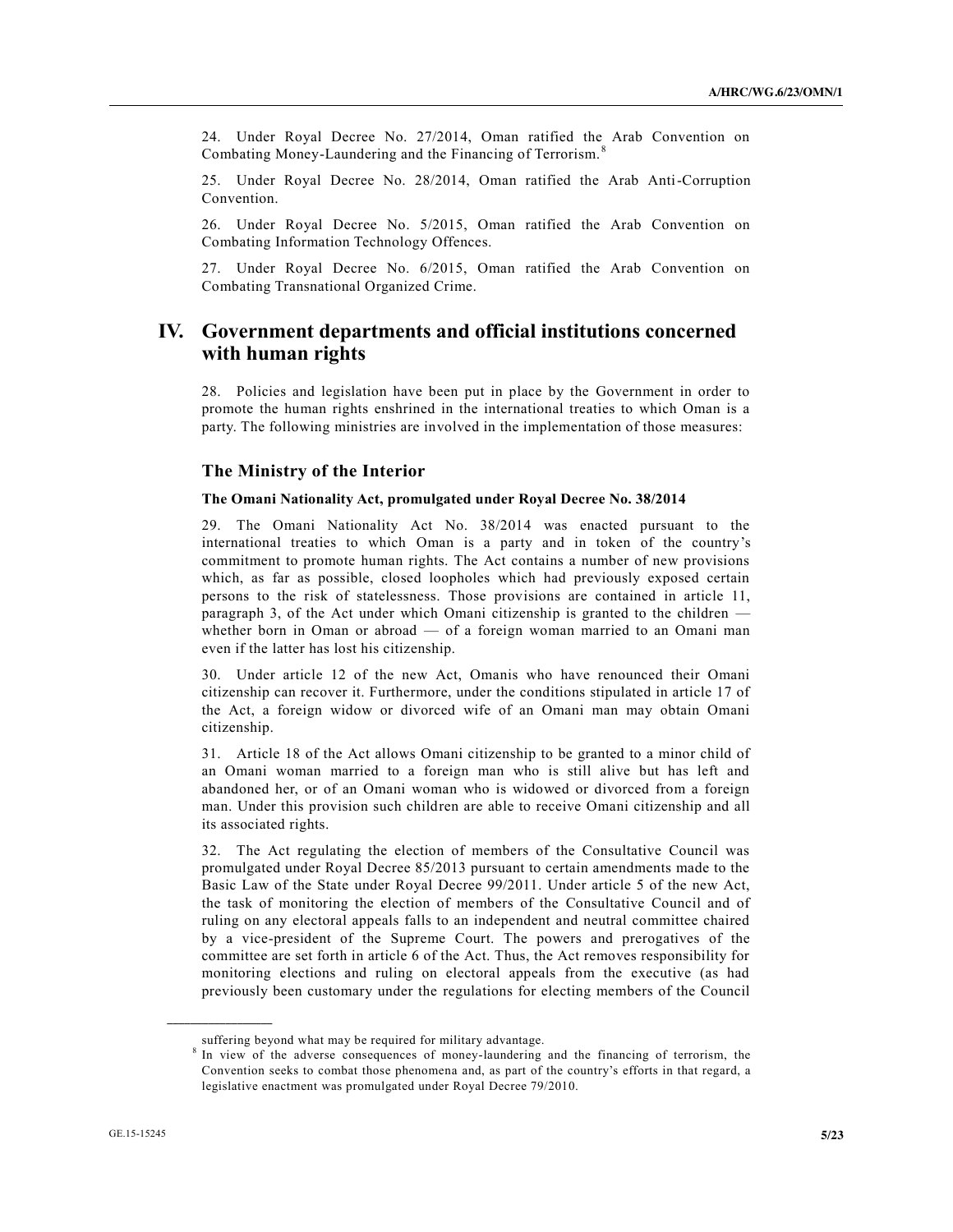which were abrogated by this Act) and, out of respect for the principles of transparency and justice, vests these functions in an independent body the chairperson and membership of which are all members of the judiciary.

### **The Ministry of Foreign Affairs**

33. The following committees were established within the Ministry of Foreign Affairs in 2012: the ministerial steering committee chaired by the H.E. the Minister of Foreign Affairs; the executive working group chaired by the H.E. the Secretary-General and the legal committee chaired by the adviser to the H.E. the Minister of Foreign Affairs. The purpose of establishing these new bodies was to ensure that Oman was able to fulfil its commitments vis-à-vis human rights mechanisms and engage in effective bilateral and international cooperation as a means to promote, protect and guarantee the exercise of human rights.

### **The Ministry of Manpower**

34. The Ministry of Manpower regulates the labour market with tripartite participation (Government, employers and workers), the goal being to make the private sector a primary source of employment opportunities. In order to ensure that the private sector remains an attractive option for workers, laws and regulations have been promulgated to protect both them and employers and guarantee the legal rights of all the parties involved in the production process. The Ministry has recently issued a package of laws and regulations to develop the labour market in a manner consistent with national requirements and international labour standards.

#### **Laws regulating the labour market**

35. Under Royal Decree No. 61/2013, which made certain amendments to the Social Insurance Act, pensions were increased by 5 per cent. The Decree also regulated the proportional contributions of private sector workers to the Public Authority for Social Insurance and increased their pension entitlements after their retirement.

36. The following laws and regulations were recently issued to develop the labour market in a manner consistent with national requirements and international labour standards:

- Ministerial Decree No. 656/2011 concerning the circumstances, occupations and occasions in which women may be employed on night shift and the conditions for such employment;
- Ministerial Decree No. 111/2013 under which plans were formulated and a supervisory committee set up to establish and monitor an electronic interface between the Ministry of Manpower and the Central Bank as part of an integrated system for wage payments to private sector workers;
- Ministerial Decree No. 570/2013 regulating the formation, operation and registration of trade unions and of the General Federation of Oman Trade Unions, the statute and powers of which are specified therein;
- Ministerial Decree No. 72/2014 of 31 March 2014, concerning the restructuring of a social dialogue committee comprising representatives of the three parties involved in the production process (Government, employers and workers).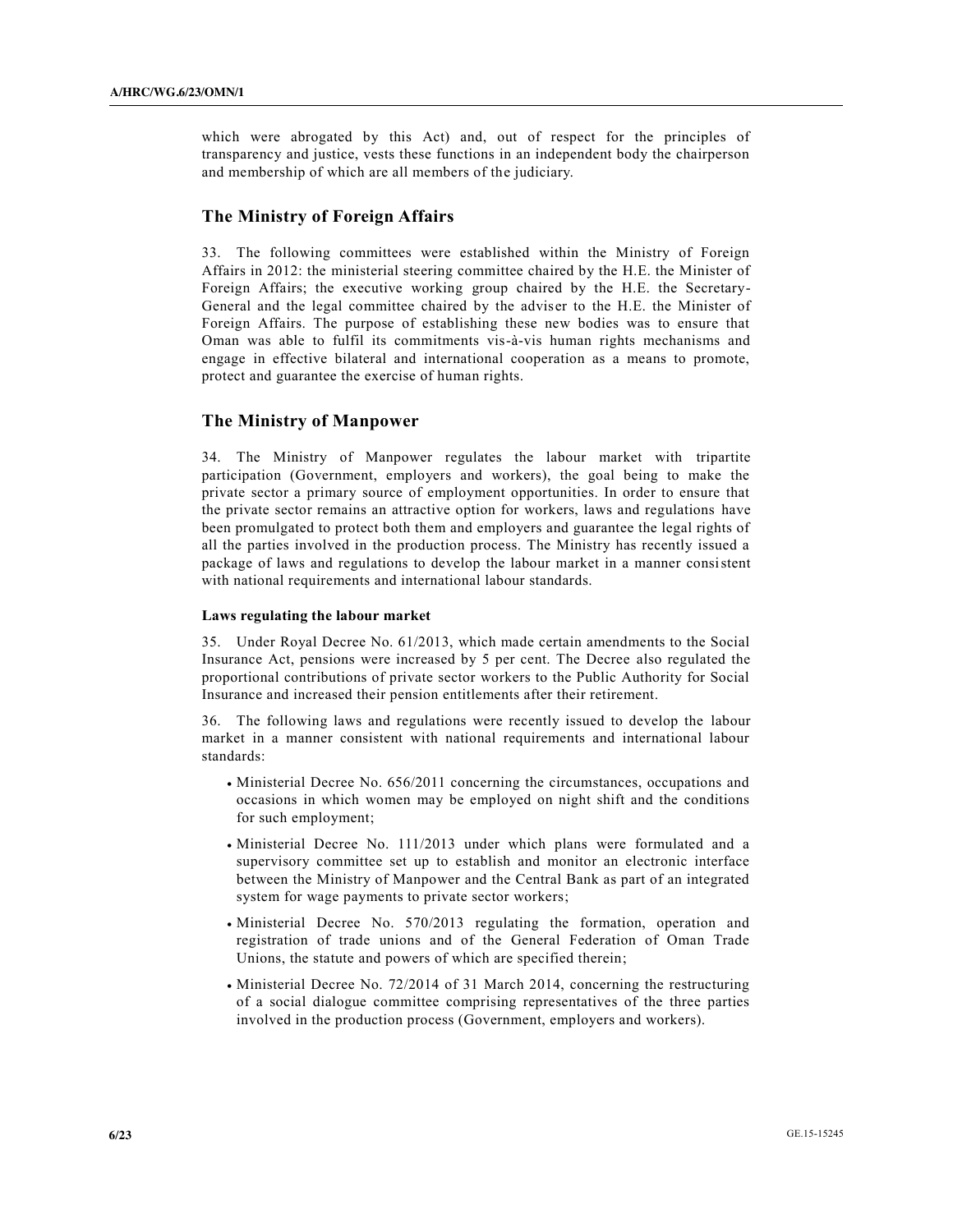### **Protection of workers**

37. Oman shows great concern for the well-being of all elements of the workforce without exception or discrimination and regulations have been enacted to protect the rights of both workers and employers. The Ministry of Manpower's Directorate General of Labour Welfare monitors working conditions, settles labour disputes and raises awareness concerning relevant laws and regulations.

#### **Inspection**

38. Private sector workplaces are subject to the Labour Code and monitored thorough inspections. During the period 2013-2014, 12,328 private sector facilities were inspected and 47 of them were prosecuted for violations of laws and regulations.

39. The inspections cover between 40 and 49 per cent of the labour force in private sector workplaces each year.

40. The inspections also serve to monitor the application of occupational health and safety regulations by private sector employers. During the period 2013-2014, 3,046 workplaces were visited and 147 were found to be in violation. If employers persistently fail to meet their obligations, they are referred to the Office of the Public Prosecutor so that the appropriate legal action can be taken against them.

#### **Settlement of labour disputes**

41. In principle, labour disputes are resolved by due process of law. Exceptionally, amicable settlements may be sought by the Ministry of Manpower in the presence of employers and workers. During the period 2013-2014, a total of 12,694 complaints were received.

#### **Awareness-raising on labour issues and the work of trade unions**

42. The Ministry organizes awareness-raising programmes for workers and employers alike on labour legislation and regulations and a total of 916 such programmes were conducted during the period 2013-2014. In 2014, the number of registered trade unions amounted to 211, representing a 15 per cent increase as compared with 2013.

#### **Wage Protection System**

43. An electronic wage protection system has been set up to verify whether employers are paying their workers on the day their wages fall due. Implementation of the first phase of the new system began in June 2014 and covers a total of 4,676 top ranking, international and consultancy firms employing 574,967 workers. Efforts to implement the system at other workplaces are still ongoing.

### **The Ministry of Social Development**

44. The Ministry of Social Development has made respect for human rights one of the main components of its policies and programmes. It is endeavouring to introduce human rights principles, especially as they relate to children, women and persons with disabilities, into its quinquennial and annual development plans and is monitoring the implementation of treaties in this regard.

45. Working alongside other human rights and development institutions in Oman, the Ministry's first concern is to ensure that certain social groups, namely children, women, persons with disabilities, young people and the elderly, enjoy social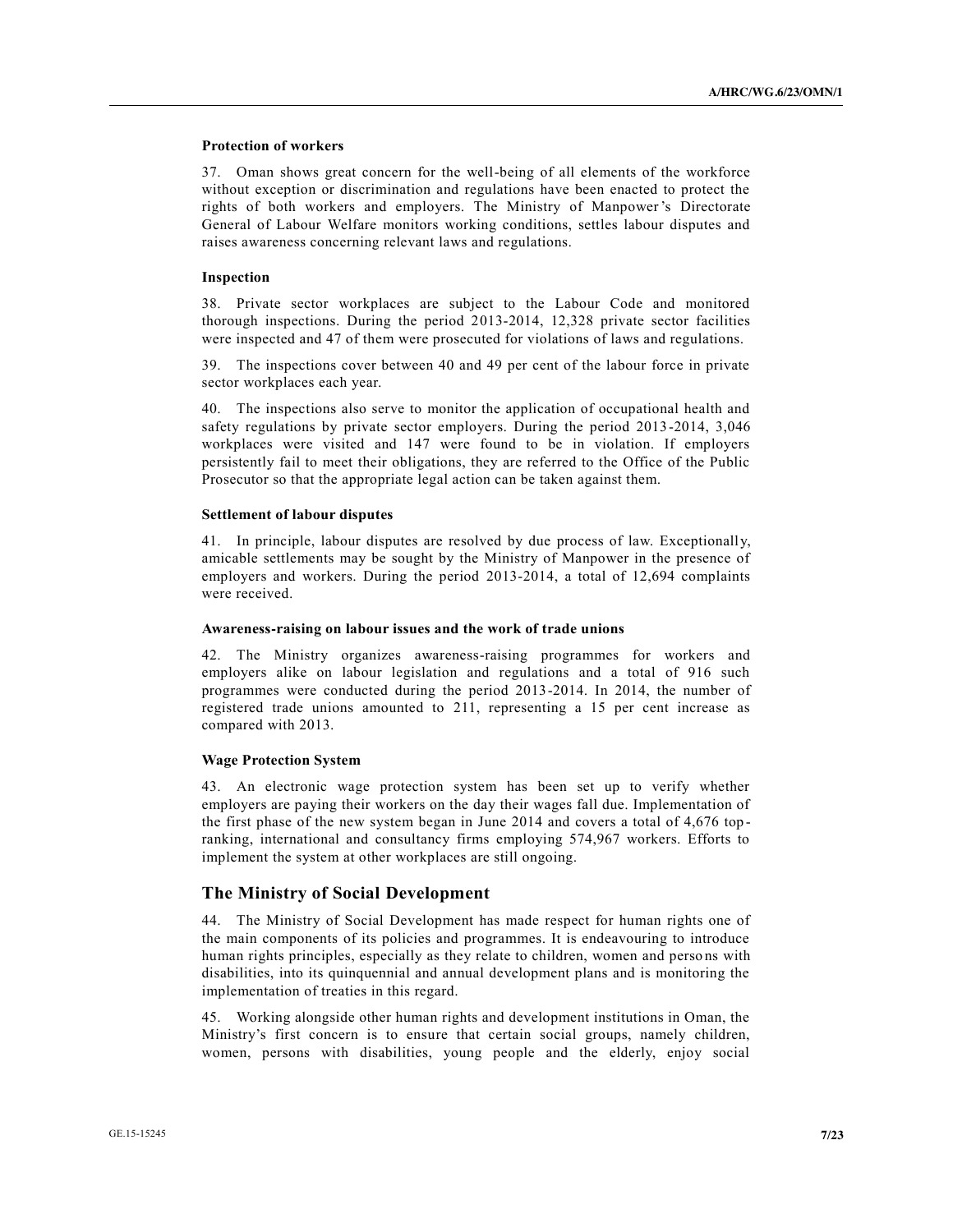protection. To this end, its programmes and projects are geared to meet the needs of those groups and ensure that they are able to exercise their rights.

#### **Mechanisms and programmes**

46. The Directorate General for Persons with Disabilities was established under Royal Decree No. 18/2014, while the Family Protection Department was set up under Ministerial Decree No. 330/2012. The latter operates the *Dar al-Wifaq* centre which is a shelter offering protection and assistance to women and children who are victims of violence or human trafficking. The Department for the Elderly was created under Ministerial Decree No. 15/2015. The Ministry has also established a number of other care institutions:

- The Child Welfare Centre;
- The Social Care Home for Elderly Persons;
- x Guidance and reform facilities for juvenile delinquents;
- The *Wafa* centres for the rehabilitation of persons with disabilities;
- A rehabilitation and correctional centre;
- <sup>x</sup> The *Dar al-Aman* shelter for persons with disabilities.

47. The Ministry has organized conferences and seminars on the rights of specific categories of persons, such as women and children, and has begun to prepare a number of strategies including the following:

- $\bullet$  A draft strategy for social work 2016-2025;
- $\bullet$  A draft national strategy for children 2016-2025;
- $\bullet$  A draft national strategy for women 2016-2025;
- x A draft strategy for persons with disabilities 2016-2025.

48. The Ministry has issued a series of laws and decrees to protect certain categories of persons the care of whom falls within its jurisdiction, as illustrated by the following:

- The Children's Act, issued under Royal Decree No. 22/2014;
- Ministerial Decree No. 212/2012 establishing regulations for kindergartens;
- x Decree No. 21/2011 of the Minister of Social Development setting forth rules and procedures to combat the phenomenon of mendicancy;
- Ministerial Decree No. 72/2014 establishing regulations for social assistance benefits;
- <sup>x</sup> Ministerial Decree No. 228/2013 regulating the *Dar al-Aman* shelter;
- Ministerial Decree No. 235/2014 regulating the provision of compensatory and assistive devices.

49. The Ministry has set up various programmes to improve the situation of families, women and children. They include:

- x A financial assistance programme for elderly persons, persons with disabilities, orphans and widows, pursuant to the Social Security Act;
- x A social protection programme for families, including family and marital counselling and guidance hotlines;
- A legal awareness-raising programme for women;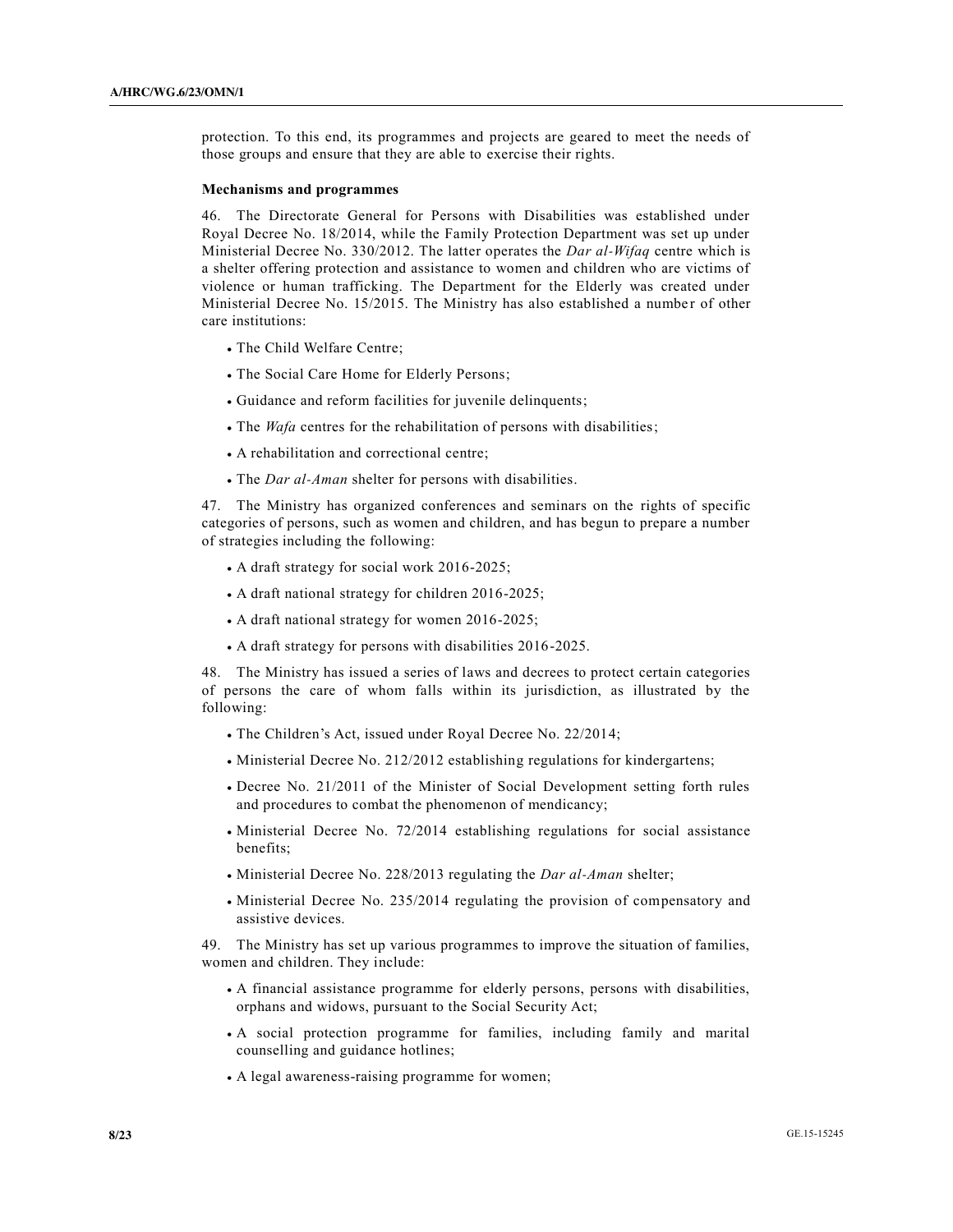- A support programme for Omani women's associations;
- An alternative care programme for children who lack parental care;
- A care programme for orphaned children;
- x A care programme for elderly persons and persons with disabilities.

50. The Ministry is represented on several national human rights bodies and committees such as:

- The National Human Rights Commission;
- The National Committee to Combat Human Trafficking;
- The National Committee to Combat Narcotic Drugs and Psychotropic Substances.

### **The Ministry of Education**

51. Oman has conducted a pioneering experiment in the field of human rights education, culminating in the promulgation of Royal Decree No. 22/2014 under which education is both compulsory and free. Measures have been taken to implement the Arab Plan for Human Rights Education 2009-2014 which seeks, inter alia, to incorporate human rights concepts into academic curricula, provide human rights training for teaching staff, propagate a human rights culture and encourage civil society to participate in the dissemination thereof.

#### **Children with disabilities**

52. Pursuant to Royal Decree 121/2008, the Ministry of Education is endeavouring to protect the interests of persons with disabilities and, in particular, to ensure that all children in Oman enjoy equal educational opportunities without discrimination. This programme was expanded to include 627 schools in the academic year 2013/14. A programme to integrate persons with mental and hearing disabilities in b asic education schools has also been developed and, in the academic year 2013/14, it covered 182 schools and 1,390 pupils. A programme to treat speech and communication disorders, which began in only one school in the academic year 2004/05, was extended to all educational districts in the academic year 2010/11 and, in the academic year 2013/14, it covered a total of 72 schools and 648 pupils under the supervision of 31 school inspectors.

53. The Ministry is seeking to ensure that these students, like their peers, continue their studies up to the level of the general certificate of education. They are then enrolled in the Ministry of Higher Education's standard admission programme and assigned to academic programmes appropriate to each category, depending on the conditions and grades required. Students with visual and hearing impairments are admitted to university-level education in the Sultan Qaboos University as well as in various private universities in Oman such as the Gulf College. A number of deaf students who graduated in the academic year 2013/14 were sent to complete their higher education in the United States of America and the Hashemite Kingdom of Jordan. Following graduation, deaf students have been enrolled in administrative and vocational training institutes.

#### **Compulsory education**

54. In view of the vital importance of education and its status as a human right, article 36 of the Children's Act promulgated by Royal Decree No. 22/2014 makes education compulsory up to the completion of the basic level. The children's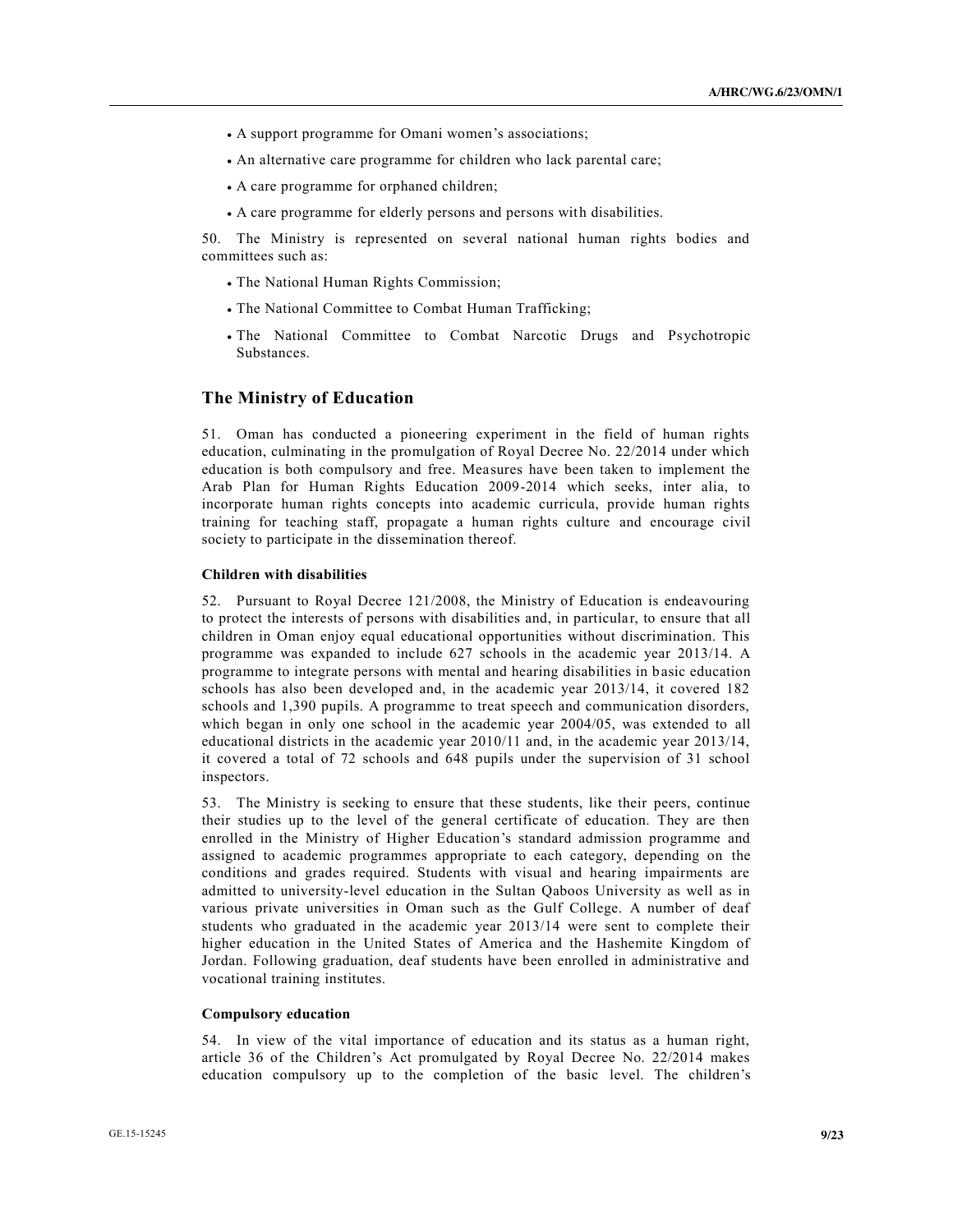guardians are responsible for their enrolment and for ensuring their regular attendance at school. Statistics show that the average net enrolment rate for the academic year 2012/13 was 98.2 per cent in State schools for grades 1 to 6, while the average net enrolment rate in the educational system for grades 7 to 9 was 95.5 per cent in the same academic year.

55. The Ministry of Education runs adult education centres in which persons who have spent three years in the illiteracy eradication programme or who dropped out of regular education but know how to read and write can complete grades 7 to 12. It has been noted that the majority of the students at those centres are women. The illiteracy rate in Oman amounted to 9.18 per cent in 2013.

#### **Human rights education**

56. A number of good practices have been observed in the field of human rights education at all levels. Those practices include the following.

57. Oman has incorporated the concepts of human rights and the rights of the child into the national academic curricula at all stages of education. A draft "charter" for the inclusion of these concepts in the curricula was adopted and teaching staff have been trained in its implementation. A number of officials have been enrolled in intern al and external human rights training courses in order to acquire new skills and precise knowledge on human rights education, especially in regard to child development and protection.

58. Developers of curricula on all subjects have been trained as part of an integrated plan to train teachers and school inspectors in the use of the charter for the inclusion of the concepts of human rights and the rights of the child in school curricula. That training is supplemented by brochures and training packages to help teachers to apply those concepts and values and organize educational activities to instil them in their students. The self-learning process is also facilitated by workshops, written materials, images, drawings and classroom and extramural activities on children's rights.

#### **The Ministry of Higher Education**

59. Since the beginning of the new era in 1970, the Government of Oman has been devoting great attention to education. The Ministry of Higher Education focuses on the culmination of the educational itinerary and on producing a generation qualified to serve the labour market and meet the requirements of development in all its facets. The Ministry's plans and programmes offer an advanced higher education consistent with modern educational developments and contemporary needs and also strive to address human rights issues.

60. Human rights terminology has been introduced into the syllabuses studied by students in higher educational institutions, covering aspects such as intercultural dialogue, tolerance, personal rights and freedoms.

61. During the period 2012-2014, many Omani academics in higher educational institutions attended seminars and conferences on human rights issues both at home and abroad.

62. Human rights concepts have been promoted through annual student activities and exhibitions organized by student affairs offices and student service centres in higher educational institutions.

63. Higher educational institutions offer language courses in which students can study languages such as Chinese, French and German.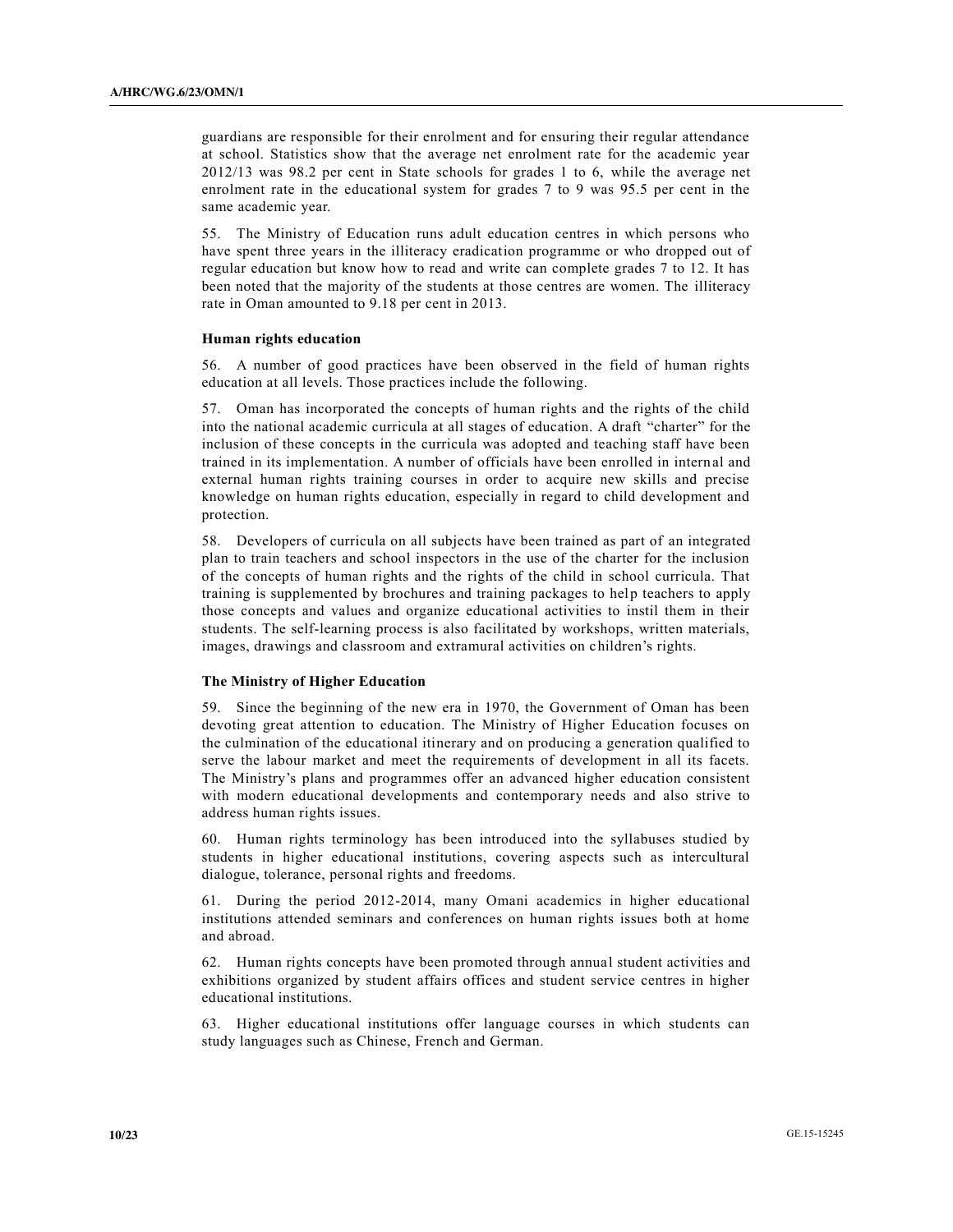64. Student delegations from a number of countries around the world have participated in activities at higher educational institutions. In recent years, delegations have been welcomed from, inter alia, Taylor's University in Malaysia, the University of Pennsylvania and the People's Friendship University of Russia.

65. Omani students have participated in international cultural days, including one celebrated in the American State of Florida on 18 March 2014. They also participated in the Asia-Pacific International Model United Nations Conference held in the Thai capital, Bangkok, from 20 to 24 September 2012.

66. A student summer exchange programme was run from 10 June to 5 July 2013 in cooperation with the American Middle East Institute based in Pittsburgh. The aim of the initiative was to teach Arabic to American students and to develop the English language skills of Omani students.

67. A committee was formed, pursuant to Ministerial Decree No. 31/2013, to run the student exchange programme and, in the academic year 2013/14, 107 students were sent for training in various foreign and Arab States including the United Kingdom, Australia, Finland and Morocco.

68. The Omani Programme for Cultural and Scientific Cooperation is effectively a system of grants accorded by higher educational institutions to Arab and non-Arab students. Between the academic years 2011/12 and 2014/15, a total of 52 grants were disbursed, including 14 by the Sultan Qaboos University, 11 by colleges of applied sciences, 20 by technical colleges, 5 by the College of Banking and Financial Studies and 2 by the Sharia College.

69. In accordance with Ministerial Decree 71/2014, a guide for student advisory councils was introduced in the academic year 2014/15 and is due to come into effect as of the academic year 2015/16. It is seen as a way to ensure democracy among students in higher educational institutions.

70. In order to further human knowledge, encourage the international community to live in peace, promote mutual understanding and tolerance and support academic research, His Majesty the Sultan has endowed a number of chairs in renowned universities around the world. They include the Sultan Qaboos Professorship of Abrahamic Faiths and Shared Values at Cambridge University in the United Kingdom and the Sultan of Oman Professorship of International Relations at Harvard University in the United States of America.

## **V. National mechanisms for the promotion and protection of human rights**

### **The National Human Rights Commission**

71. The National Human Rights Commission was established in 2008 pursuant to Royal Decree No. 124/2008. It enjoys independence, its relationship with the State Council being purely administrative. It has received a B grading from the International Coordinating Committee of National Human Rights Institutions.

72. The Commission's main functions are to monitor the protection of human rights and freedoms in Oman in accordance with the Basic Law of the State and international treaties, record any cases of violations or abuses and help to resolve them, and propose an annual plan comprising measures that need to be taken at the national level in order to disseminate a culture of human rights.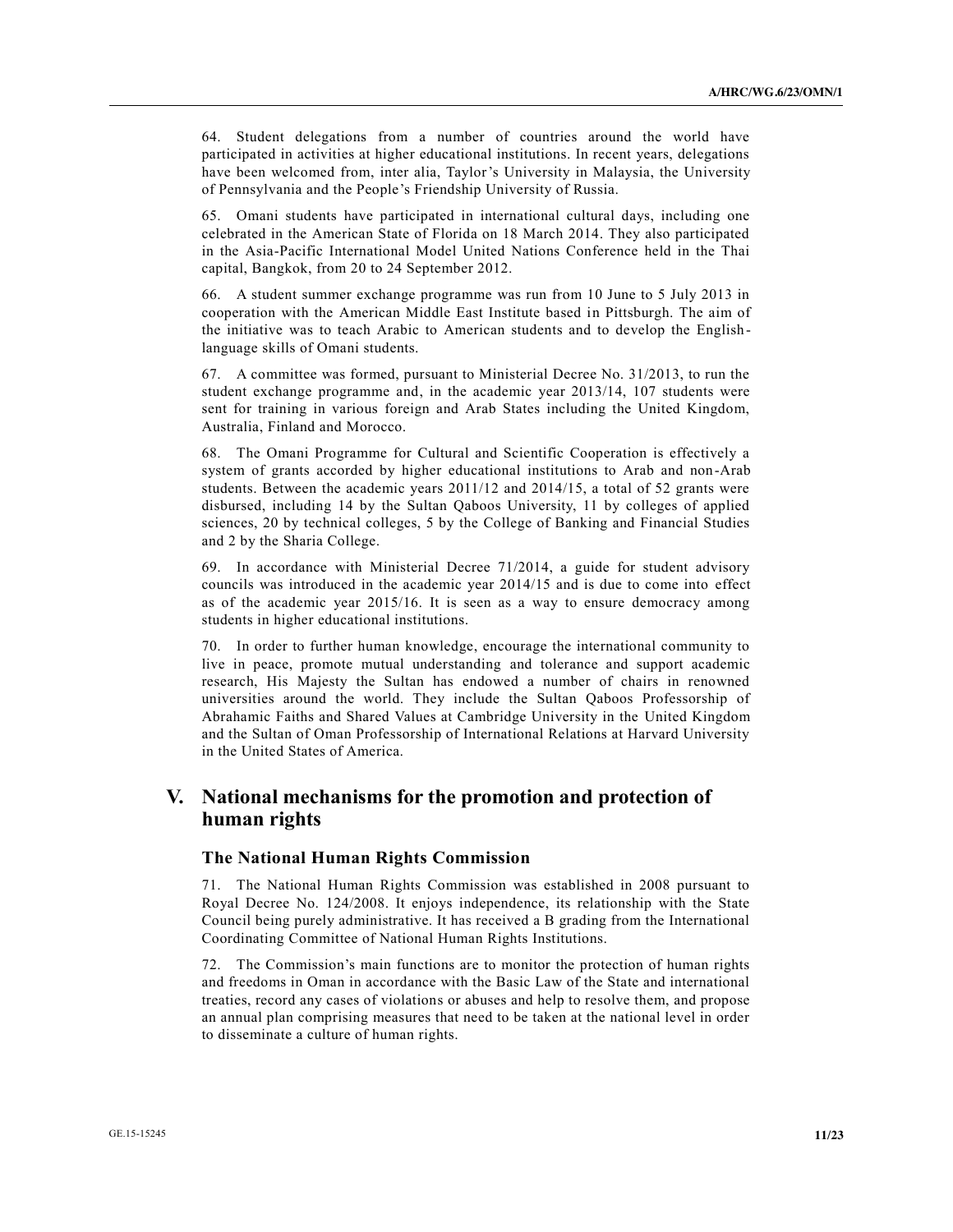#### **The composition and mandate of the National Human Rights Commission**

73. *Appointment of members of the Commission and guarantees of pluralism*: The provisions regulating the role and mandate of the National Human Rights Commission are annexed to Royal Decree 124/2008. Under article 1 of those provisions, the Commission is to be composed of 14 members, taking due account of the guarantees set forth in the Paris Principles concerning the composition of such bodies in order to ensure the pluralistic representation of civil society. Article 1 states that the Commission is to consist of the following:

- A member from the State Council;
- A member from the Consultative Council;
- A member from Oman Chamber of Commerce and Industry;
- A member from the General Federation of Oman Trade Unions;
- A member of the legal profession;
- x Three members from civil society organizations: the Omani Women's Association, the Journalists' Association and the Bar Association;
- x Six members representing the Ministry of Foreign Affairs, the Ministry of the Interior, the Ministry of Social Development, the Ministry of Justice, the Ministry of Manpower and the Ministry of Civil Service.

Decreeing that the Commission should be composed in this manner is a way of ensuring that it has access to the various areas of expertise needed, and to ensure that the membership is drawn from a broad range of civil society, State institutions and national human rights associations.

- 74. *Mandate*: The mandate of the Commission is as follows:
	- x Monitoring the protection of human rights and freedoms in Oman in accordance with the Basic Law of the State and international treaties;
	- x Investigating observations made by foreign Governments, international organizations and NGOs regarding human rights in Oman and coordinating with the relevant authorities to respond to and address the issues raised;
	- x Advising the State authorities on matters relating to human rights and freedoms, and assisting in the drafting of reports in that regard;
	- x Proposing an annual plan setting forth the measures that need to be taken at the national level in order to disseminate a culture of human rights, submitting the plan to the Council of Ministers for adoption and subsequently coordinating with the authorities to ensure its proper implementation;
	- Performing any other tasks assigned to it in connection with its mandate.

75. *Financial independence*: The Paris Principles emphasize the importance of human rights institutions being financially independent as a guarantee of their impartiality and effectiveness. Accordingly, article 8 of the annex to the aforementioned Royal Decree stipulates that the financial resources of the Commission shall consist of funds allocated from the general State budget in addition to any other resources approved by the Council of Ministers.

76. *Annual report*: Article 11 of the annex to the Royal Decree stipulates as follows: The Commission shall draw up an annual report on its activities, including such proposals as it deems appropriate within the scope of its mandate and shall submit the said report to His Majesty the Sultan through the President of the State Council.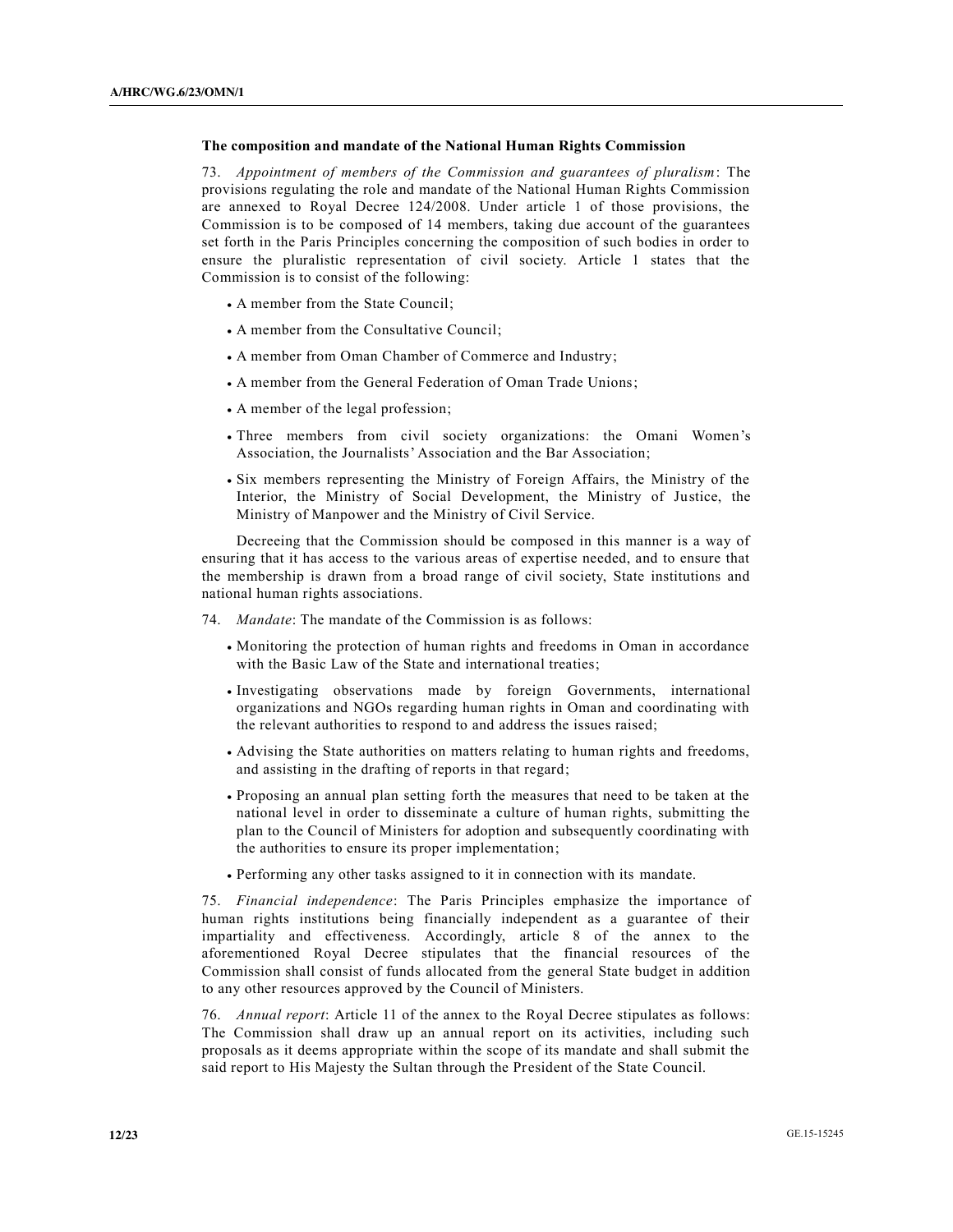77. *Lobbying for the ratification of or accession to international human rights treaties*: In accordance with the Paris Principles, the National Human Rights Commission has established a group composed of two members which works with the Ministry of Foreign Affairs to underscore the importance of ratifying human rights treaties and monitoring the implementation of treaties already ratified.

78. Forums for strengthening cooperation with international human rights mechanisms.

- The Office of the High Commissioner for Human Rights in Geneva and its regional office in Beirut;
- . The United Nations Human Rights Training and Documentation Centre for South-West Asia and the Arab Region in Doha.

The Commission aims to increase its cooperation with national institutions and with regional mechanisms of the Office of the High Commissioner for Human Rights in order to develop a capacity-building programme on human rights values and principles for officials and other stakeholders in Oman.

#### **Field visits to learn about other experiences and best practices**

79. The Paris Principles urge national human rights institutions to forge enduring links of cooperation with all human rights bodies in order to cater fully for any situation that may arise. In order to fulfil its role and strengthen its links with civil society, the Commission has organized a number of dialogues with civil society organizations, including the following:

- The Association of Disabled Persons;
- The Omani Women's Association;
- The Cancer Awareness Association;
- The Commission has held discussions with heads of relevant administrative agencies such as the Minister of Civil Service, the Minister of Health, the Public Prosecutor, the Minister of Justice, the Minister of the Royal Office, the Minister of the Interior, the Minister of Social Development, the President of the State Council and the President of the National Committee to Combat Human Trafficking;
- x It has also held meetings with senior members of the Directorate General of Prisons.

#### **Formulation of a national strategy to disseminate a culture of human rights**

80. One of the functions of the National Human Rights Commission is to draw up an annual national plan for human rights education and awareness-raising. To that end, the Commission has undertaken a number of field visits to educational institutions and youth centres, including the following:

- Various Omani universities, youth centres and UNICEF;
- x A delegation was received from the Asia-Pacific Forum to evaluate the Commission's performance;
- Summer camps.

#### **The National Committee to Combat Human Trafficking**

81. In order to supplement national legislation and bring it into line with the international efforts being made to combat this crime, the legislature drafted a Human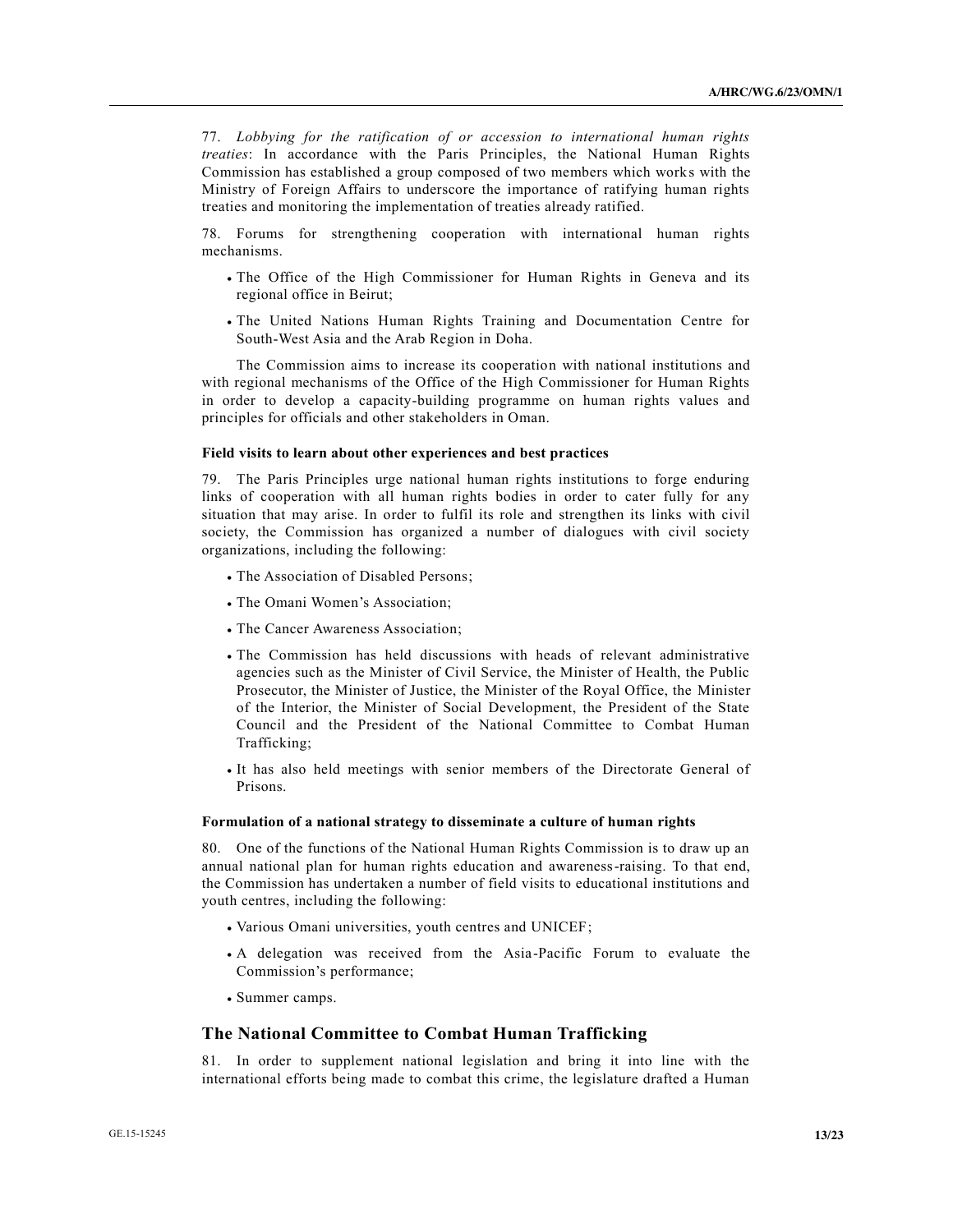Trafficking Act which was promulgated by Royal Decree No. 126/2008. Article 22 of the Act made provision for the establishment of a National Committee comprising representatives of a number of stakeholders.

82. The Committee is responsible for the formulation of a plan of action to combat human trafficking, the compilation of a database in coordination with local, regional and international agencies, and the implementation of programmes for the care and rehabilitation of victims. Despite the limited extent of human trafficking in Oman itself — which is a transit country — State institutions are making diligent efforts to combat the phenomenon through legislative, regulatory and other procedures, taking account of relevant international treaties and with regional and international cooperation.

### **Working group for the preparation of the report submitted by Oman under the International Convention on the Elimination of All Forms of Racial Discrimination**

83. Oman acceded to the Convention in 2002 pursuant to Royal Decree No. 87/2002. Notice of ratification was published in the Official Gazette on 26 October 2002 and the Convention thereby entered into force as part of the national corpus juris pursuant to article 76 of the Basic Law of the State. The provisions of the Convention have been examined in a number of seminars and workshops by various bodies in Oman and the country presented its second to fifth periodic reports (2006 to 2012) in a single document.

84. *Maternity and childhood*: As part of its efforts to protect children, the Ministry of Social Development in cooperation with partners such as the Ministries of Health and of Education and with the support of UNICEF and the participation of civil society organizations, has prepared two separate strategies, one for children and one for women, which focus on developing policies and programmes in that regard.

### **VI. Civil society associations and associations of public benefit**

85. The Basic Law of the State guarantees freedom to form national associations for legitimate objectives and using peaceful means. The Non-Governmental Associations Act, promulgated by Royal Decree No. 14/2000, allows natural persons to form associations for non-profit motives for the purpose of undertaking social, cultural or charitable activities.

86. Membership of such associations is voluntary. The Act does not distinguish between members and grants them the right to choose who will represent them on the administrative board. Foreign communities also have the right to establish associ ations in accordance with the Act. The Ministry of Social Development has been designated as the administrative body overseeing such associations, and a new bill of law on non governmental associations is currently being examined.

87. The Act allows associations to hold festivals, celebrations, gatherings and marches in accordance with their stated aims. They must first obtain approval from the Ministry of Social Development and coordinate with other bodies in order to ensure that the safety of participants is not compromised and that no harm is caused to persons or public property.

88. The following table lists associations according to type and number of members in 2014. The information is drawn from the annual report published by the Ministry of Social Development.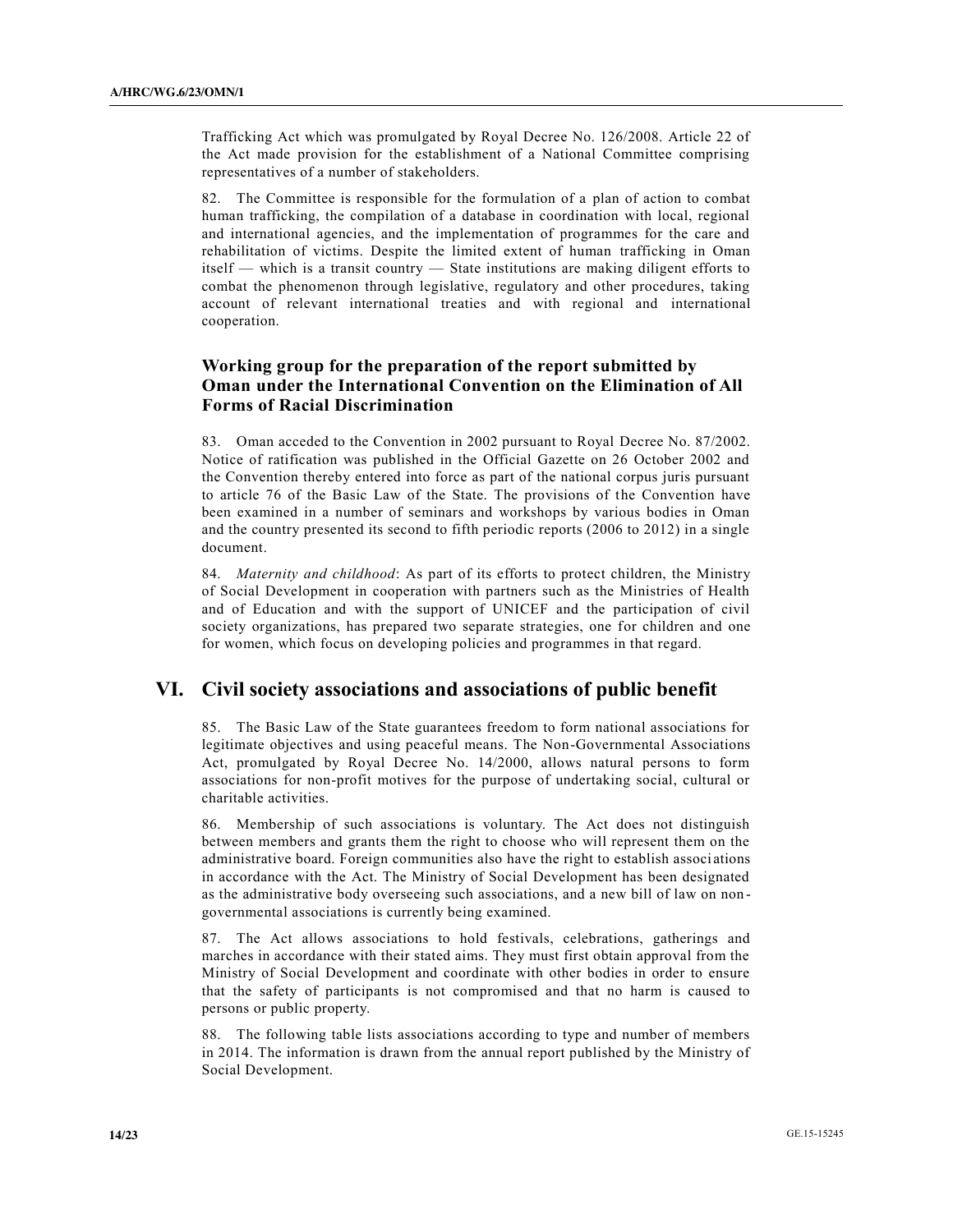| Type of association                 | Number | Number of members |
|-------------------------------------|--------|-------------------|
| Omani women's associations          | 60     | 10 29 1           |
| Charitable associations             | 30     | 2 6 4 3           |
| Occupational associations           | 30     | 8 3 4 4           |
| Social clubs of foreign communities | 16     | 4970              |

### **The Oman Charitable Organization**

89. The Organization has launched seven national programmes. One focuses on the care of orphans and grants a basic monthly allowance, as well as another allowance on special occasions, to an estimated 2,400 orphans. The other programmes focus on providing care for families, cash assistance, medical treatment, education, food and housing.

90. The Oman Charitable Organization also stepped in to help citizens affected by Cyclone Gonu, donating a total of 80 million Omani rials (RO) in aid.

91. At the international level, the Oman Charitable Organization provides assistance in the form of relief and aid to disaster-stricken countries. It also contributes to infrastructural rehabilitation in such afflicted Arab, friendly and other countries.

92. The Organization also runs the following special annual programmes in a number of countries:

- A well-digging programme;
- x A programme offering bursaries for students to study in colleges and universities in Oman;
- A rehabilitation funding programme for charitable organizations;
- $\bullet$  A programme for the restoration and furnishing of places of worship;
- A housing construction and maintenance programme;
- A support programme for orphans;
- x A food aid programme;
- x A programme for the supply of water storage tanks.

### **VII. National policies and strategies**

#### **National strategies**

93. These strategies are based on a number of general principles. The main priority is to ensure that citizens enjoy a decent standard of living by improving education and health-care systems, with emphasis on social development and the enhancement of governmental services. They include:

- The Omani Health Vision 2050 rests on the framework approach of the World Health Organization and its six main building blocks: leadership/governance, financing, health workforce, service delivery, information and medical products, vaccinations and technology;
- The 2008-2016 national plan to combat human trafficking;
- The 2016-2025 national strategy for childhood;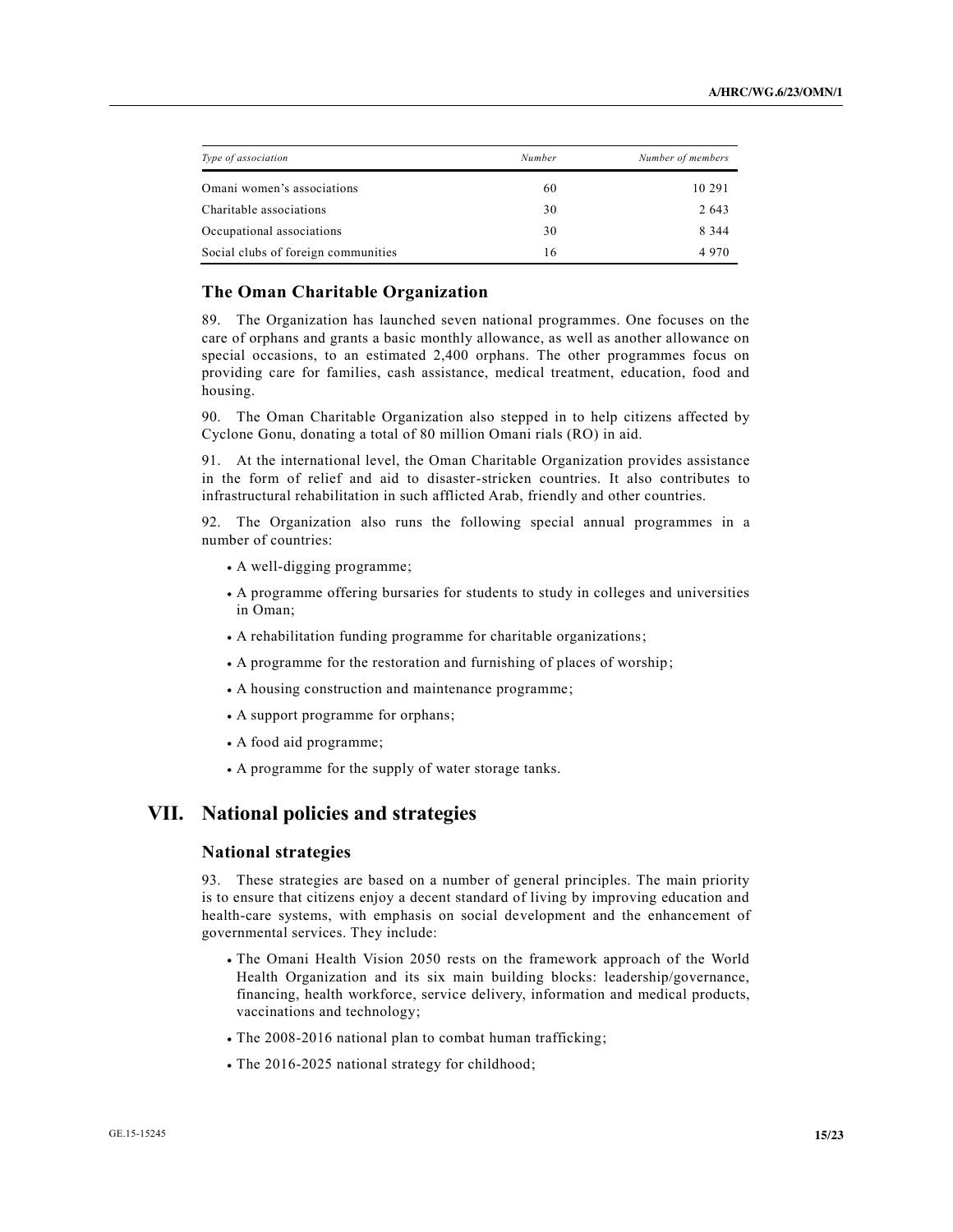- The 2016-2025 national strategy for the advancement of women;
- The 2016-2025 national plan for elderly persons.

## **VIII. Voluntary pledges and recommendations accepted during the first universal periodic review in 2011**

94. Pursuant to Council of Ministers' Decision No. 24/2015, Oman agreed, in principle, to accede to:

(a) The International Covenant on Economic, Social and Cultural Rights of 1966;

(b) The Convention against Torture and Other Cruel, Inhuman or Degrading Treatment or Punishment of 10 December 1984;

(c) The International Convention for the Protection of All Persons from Enforced Disappearance.

95. Accession is conditional upon completion of the legal procedures set forth in the Basic Law of the State for accession to international treaties.

(a) Pursuant to Council of Ministers' Decision No. 24/2015, Oman agreed, in principle, to withdraw its reservation to article 15, paragraph 4, of the Convention on the Elimination of All Forms of Discrimination against Women which stipulates that: "States Parties shall accord to men and women the same rights with regard to the law relating to the movement of persons and the freedom to choose their residence and domicile". The Omani Passport Act was amended to allow women to obtain a passport without needing permission from their legal guardian. The amendment gives women greater freedom to travel without having to request permission. The reservation has thus already been withdrawn in actual practice.

#### **Recommendations being examined**

96. Priority is being accorded to accession to the international treaties listed under paragraph 94 above but the following treaties are also currently being evaluated and studied by the relevant authorities:

(a) The International Covenant on Civil and Political Rights of 1966.

(b) The International Convention on the Protection of the Rights of All Migrant Workers and Members of Their Families.

(c) International Labour Organization (ILO) Freedom of Association and Protection of the Right to Organize Convention of 1948 (No. 87) and Right to Organize and Collective Bargaining Convention of 1949 (No. 98).

### **Efforts made by Oman to promote and protect human rights**

#### **Promotion of political participation**

97. This includes the rule of law, the administration of justice and the penal system. Royal Decree No. 99/2011 gives the two chambers of the Omani parliament, the State Council and the Consultative Council, broad legislative and supervisory powers. They can pass laws, oversee the functioning of the executive and express views on international treaties.

98. The administration of justice is covered by the Basic Law of the State which makes provision for a judicial council to oversee the smooth operation of the courts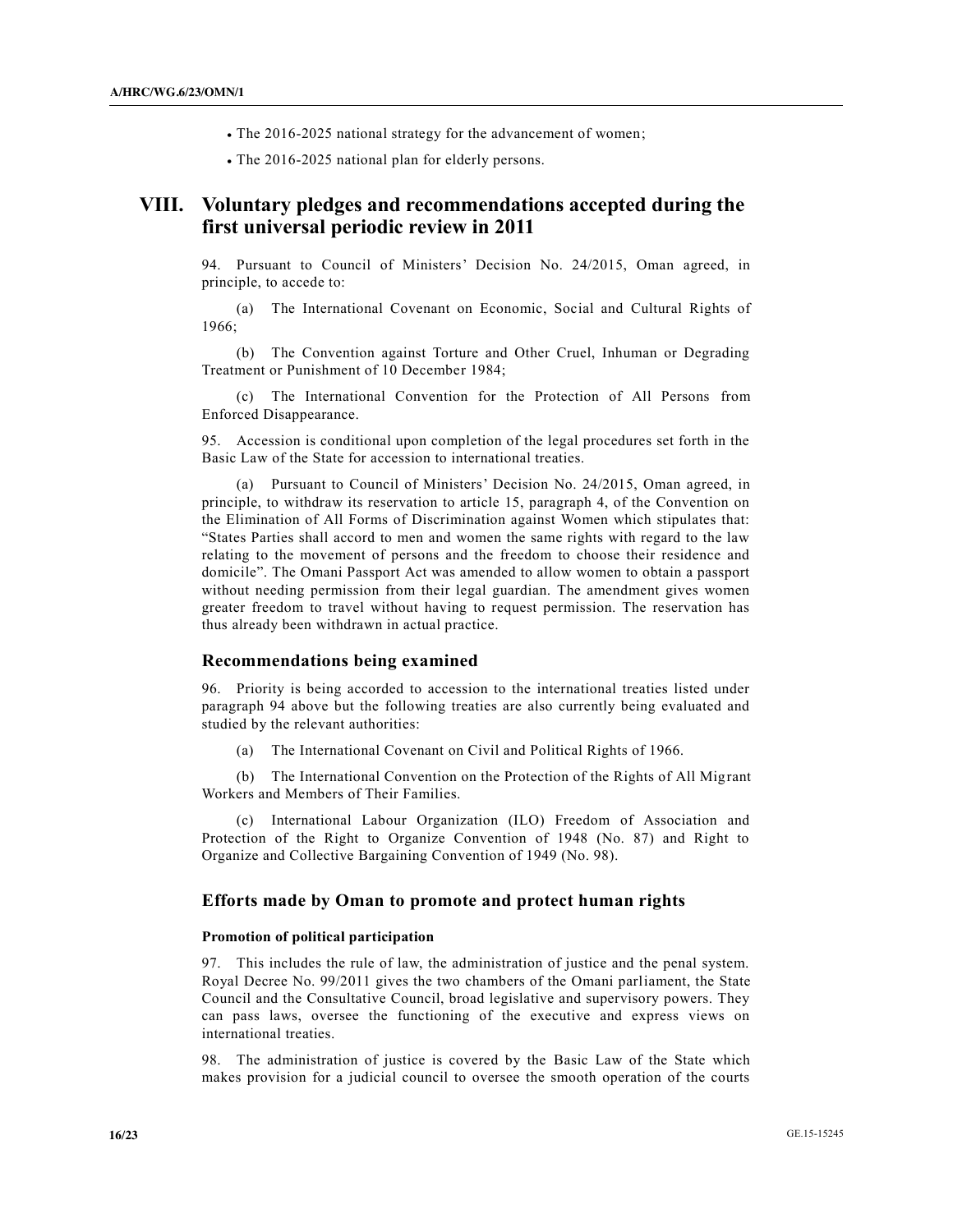and their auxiliary institutions. There is also a judicial inspectorate which monitors the work of judges and submits reports thereon. Penalties are based on the principle of reform and deterrence and there can be no punishment except as prescribed by law.

#### **Promotion of the role of women (empowerment)**

99. Oman has been successful in increasing the proportion of girls in schools to 50 per cent, while 55 per cent of university students are female. According to the statistics for 2012, women constitute 43 per cent of the workforce in the public sector and 20.3 per cent in the private sector.

100. In the political sphere, women have the right to vote and be elected to the Omani parliament — which is made up of two chambers, the Consultative Council and the State Council — and to municipal councils. Three women currently hold ministerial rank, two of whom have a minister's portfolio, while in the diplomatic service three women hold ambassadorial posts. Under Royal Decree No. 125/2008, women have the right to receive government land grants on a par with men. Women also have the right to obtain a passport with having to seek the permission of their husbands. The Labour Code protects women from arbitrary dismissal in case of illness, pregnancy or childbirth and gives them the right to 50 days of paid maternity leave and up to one year of unpaid maternity leave.

#### **Information**

101. The Ministry of Information keeps abreast of the latest developments in the field of communications and information technology and endeavours to update the legislation governing the work of the media to ensure that it remains in step with advances in modern interactive communication devices.

102. The Ministry of Information is working with the Ministry of Legal Affairs and the Sultan Qaboos University to review the following laws which govern the work of the media: the Press and Publications Act, the Censorship of Artistic Works Act and the Radio and Television Act. A committee of experts and academics has been formed to draft a single bill of law covering all media activities.

103. The draft is taking some time to prepare as it requires the coordinated efforts of many different departments. The amendments being made are radical and comprehensive because the new Act will have to address many different areas which have never been accurately covered before, especially in the field of electronic communications.

104. Given the importance of ensuring citizens' participation, gauging public opinion and ascertaining the demands and expectations of the target public in regard to media services, the Ministry of Information has been working with the Sultan Qaboos University on field research in a number of governorates to identify and respond to needs in regard to public awareness-raising.

105. One indication of the existence of this environment of press freedom and freedom of expression is the fact that Oman has — at the time of writing this report — 9 daily newspapers, 4 of them in English, and more than 80 periodicals, magazines and other publications which appear weekly, monthly or quarterly. The number of press institutions has increased to 24 and there are 99 printing houses. The Muscat International Book Fair is one of the largest book fairs in the countries of the Gulf Cooperation Council, and the most recent Fair was attended by 633 publishing houses from 24 countries and exhibited 180,000 titles of which 65 per cent were new publications. Participation in the Fair has increased year after year and it is now considered to be one of the best venues for the free circulation of printed works.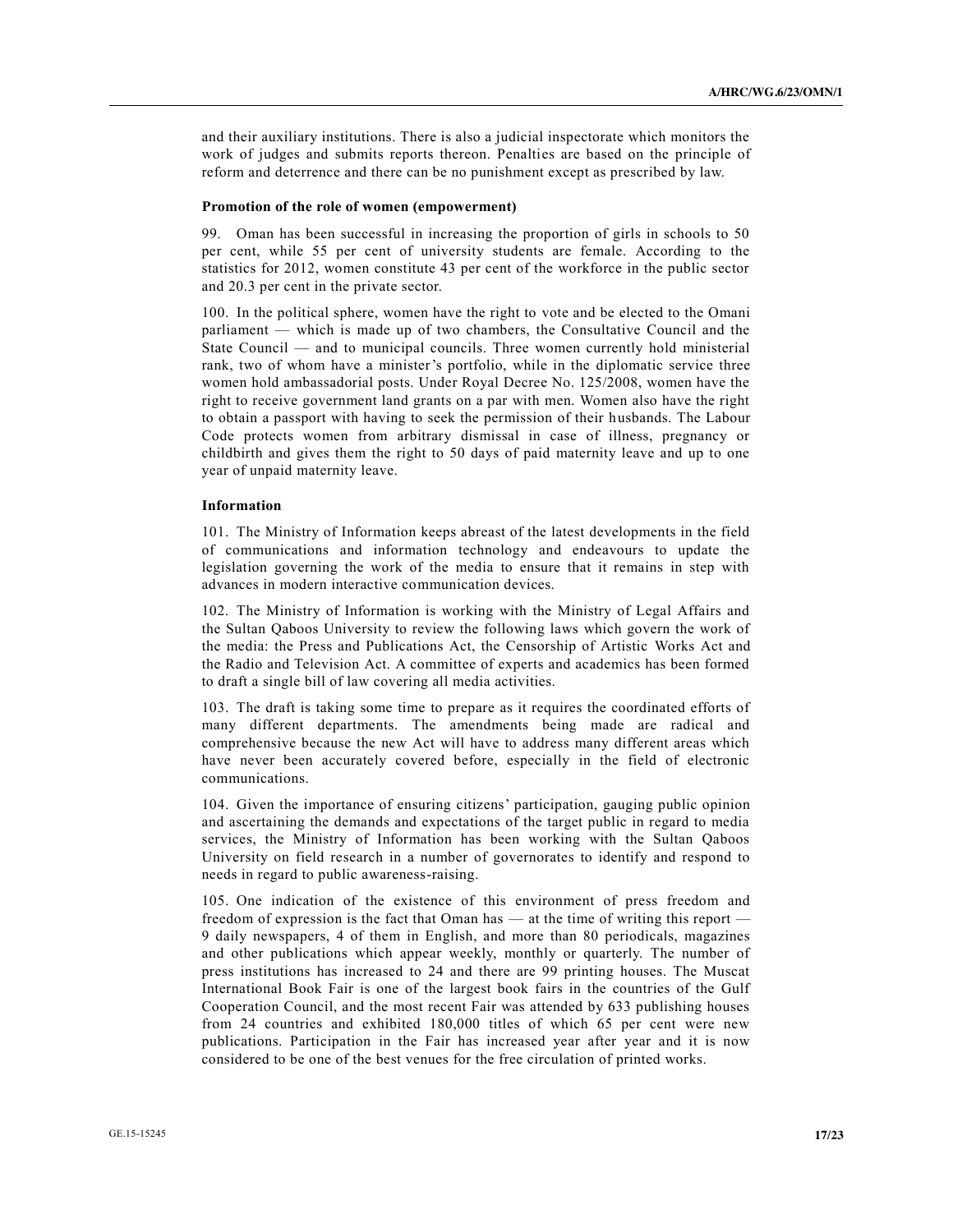106. His Majesty the Sultan has issued direct orders regarding the importance of training journalists with the aim of improving their professional performance and ensuring the quality and objectivity of articles and media output in general. The Ministry of Information is working with the Oman Journalists' Association to organize training courses for journalists both at home and abroad.

107. The Oman Journalists' Association is a civil society organization, independent of the Ministry of Information. Nonetheless, the two bodies cooperate closely on all matters regarding the improvement of professional standards and the updating of regulations. The Association currently has more than 450 members.

108. The Ministry is continuing to hold courses, with an average of 70 training programmes a year.

109. Training and compliance with rules of professional conduct are, without doubt, extremely important, especially in the current age of open skies and high sometimes excessive — levels of freedom entailing the risk that professional standards may decline. This has in fact already happened in a number of societies as a result of abusive misconduct, infringement of the rights of others through slander and libel, and incitement to hatred. Thus, training to improve quality and professionalism is a way to ensure that everyone can continue to enjoy freedom of expression.

### **Achievements and best practices**

#### **Oman in international rankings**

- The gender-gap ranking of Oman in 2013 was fifty-sixth in the world and sixth among Arab States;
- The happiness and well-being ranking of Oman in 2010-2013 was twenty-third in the world and second among Arab States;
- $\cdot$  The global competitiveness ranking of Oman in 2014-2015 was forty-sixth in the world and fifth among Arab States;
- x On the corruption perceptions index Oman stood at sixty-first in the world and fourth among Arab States in 2013.

#### **Principal educational indicators**

- x Illiteracy eradication programmes and educational policies in Oman led to a drop in the illiteracy rate to 9 per cent in persons between the ages of 15 and 79 in 2013;
- x Educational outcomes have shown that there is no quality gap in school education between males and females, reflecting the belief that education is a universal right for men and women alike;
- x Oman has encouraged its citizens to enrol their children in school education, which is provided free of charge. As a consequence, the net enrolment rate in primary education has reached 98 per cent;
- x Oman has a good student-teacher ratio, with 10 students per teacher.

#### **Principal health-care indicators**

110. Since health care is one of the most important individual rights in any country, Oman is making enormous efforts to improve its ranking on health-care indices and to develop health-care services of a high standard. The indicators currently stand as follows: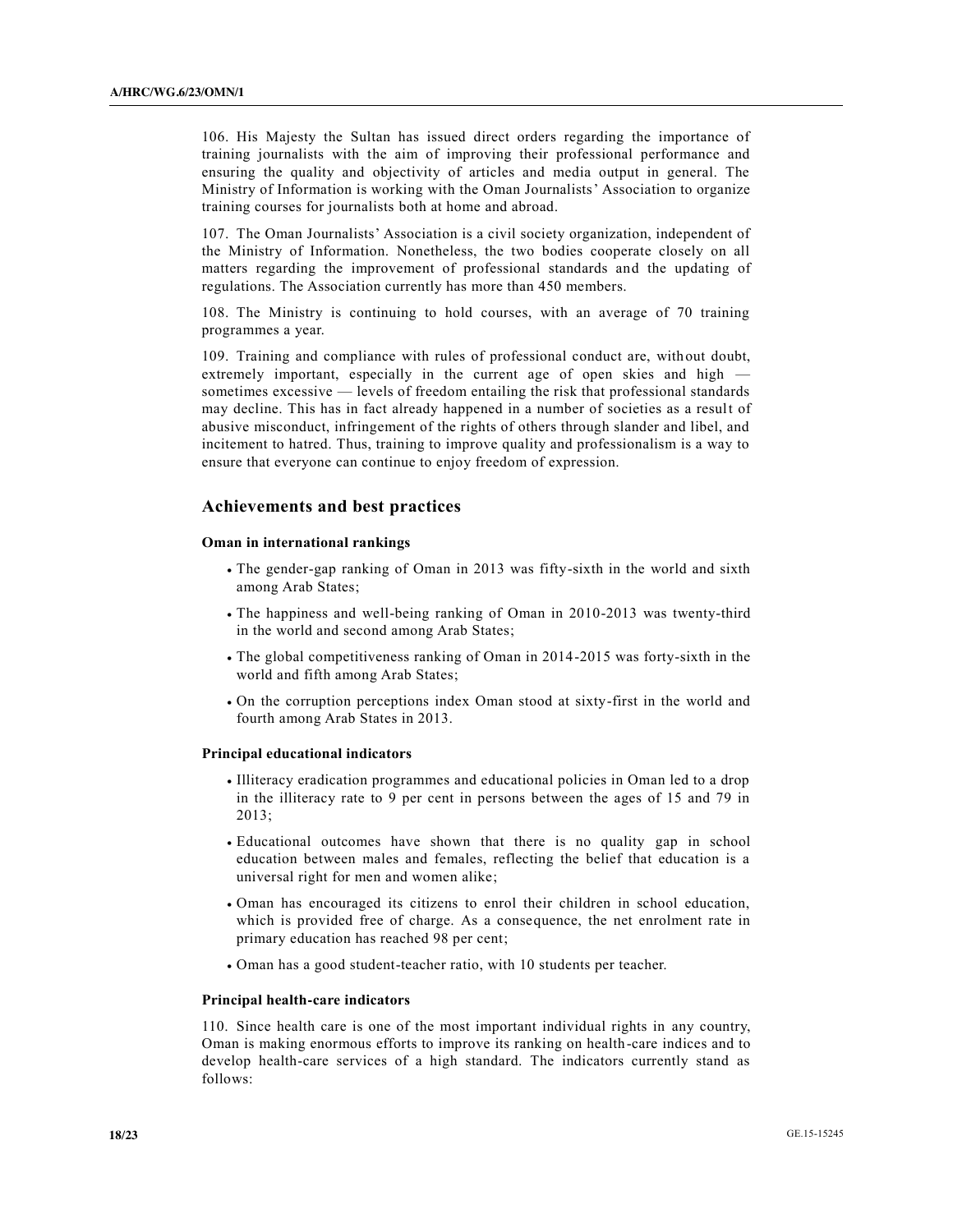- $\bullet$  There are 19.5 doctors and 43.1 nurses for every 10,000 of the population;
- x The number of hospital beds currently stands at 6,373, making an average of 16 beds for every 10,000 of the population.

111. One hundred per cent of children under the age of 1 were vaccinated in 2012, as part of the efforts to improve children's health and minimize the dangers of infectious diseases in the future.

#### **Best practices**

112. The best practices in Oman, as put into effect by the Housing Bank and by civil society, include a distress relief project which aims to ease the financial burden on certain citizens by relieving them of their mortgages or personal debts. Another project involves a shelter (*Dar al-Aman*) providing rehabilitation services for persons with disabilities. The Royal Oman Police have a website to receive reports from victims of human trafficking and help to combat that phenomenon. A fund has also been set up to support small and medium-sized enterprises and implement the programme to incorporate human rights concepts in academic curricula.

#### **Development standards**

113. Human development is the mainstay and the aim of comprehensive development in Oman. Human beings are the ultimate target of development and not merely a means for its realization as in the traditional view of development. Oman has become one of the world's leading countries in regard to speed of development, as reflected in United Nations human development reports.

114. The Supreme Council for Planning is responsible for formulating a comprehensive long-term national development strategy, setting a vision for the future and laying down general guidelines for its implementation, depending on the natural and human resources available. The Council periodically evaluates the strategy in the light of economic, social and other changes. It also develops strategies for physical development and for statistics and information and sets standards for development projects and planning methods in order to balance the economic and social aspects of development and ensure economic cooperation. The development standards include the following aspects:

- x Green economy, which includes sustainable energy, agriculture, investment and transport, so that Oman can become a centre for the exportation and reexportation of green products and green technologies;
- x A renewable energy programme;
- x A fund for small and medium-sized enterprises;
- x Banks have been directed to allocate a minimum of 5 per cent of their credit portfolios for small and medium-sized enterprises.

#### **Capacity-building**

115. In recent years the Ministry of Civil Service has been implementing a distance learning (computer-based training) programme to build human capacity in Oman, and a regulatory structure has been created in that regard. It is hoped that this form of training will lead to an increase in the number of trainees, save time and costs and enable officials to undergo training without having to interrupt their work. In 2013, the Ministry of Civil Service, in partnership with a number of specialized foreign institutions, implemented programmes for more than 90 participants, all of whom were supervisors in government offices. The aim was to improve performance, train middle management and study other successful administrative and capacity-building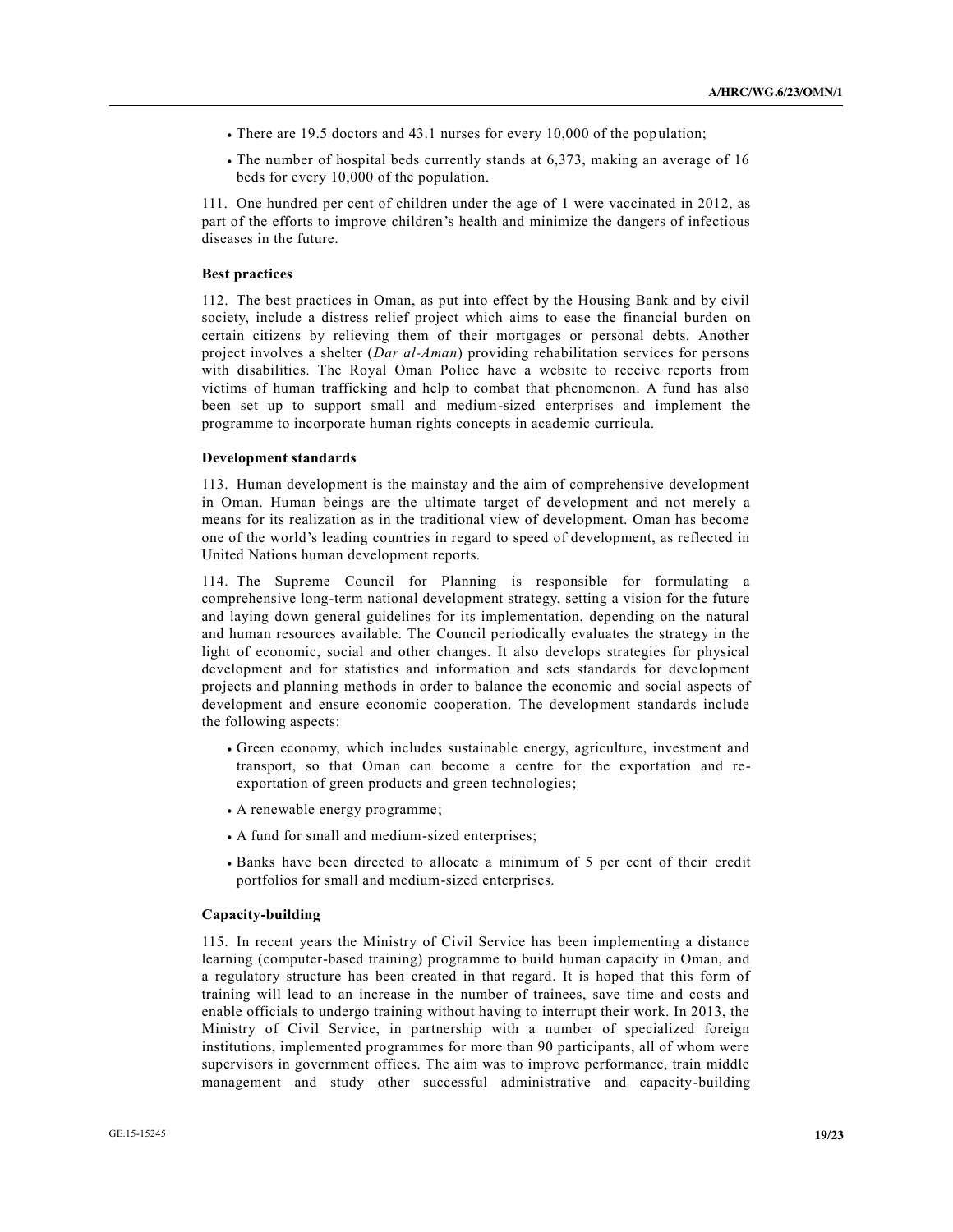experiences and practices in such areas as the training of government administrators, strategic planning, performance evaluation, human resource development and the improvement of government services. Officials in Oman have been trained to deal with cases involving human rights, human trafficking and violations of the rights of women and children. Police, public security and judicial officials all receive training on ways to treat prisoners and differentiate between accused and convicted persons. The following measures are being taken in this regard:

#### **Prison visits and inspections**

116. Visits to and inspections of prisons and places of detention are carried out in accordance with the rules and powers stipulated in the Prisons Act and its implementing regulations, the statute of the Supreme Council of the Judiciary, the Code of Criminal Procedure and the Public Prosecution Act. The judiciary and the Royal Oman Police cooperate in organizing the visits.

#### **Code of Police Conduct**

117. Since its establishment, the Royal Oman Police has applied the Code of Police Conduct in accordance with the Police Act and its implementing regulations which specify the objectives that the police should pursue, their powers and obligations and acts in which they are prohibited from engaging. The regulations also explain their role and national duty to protect the security and stability of society and make them answerable for any violations that they might commit.

#### **Police complaints department**

118. The Royal Oman Police has a number of departments and offices which can receive complaints and grievances against police officers. These include the office for the filing of claims which is part of the Office of the Inspe ctor General of Police and Customs, the complaints section of the Directorate of Legal Affairs and the Military Judiciary Directorate. These bodies carefully examine the complaints that they receive and take the requisite legal action thereon.

### **IX. Challenges and priorities**

119. Oman combines transparency with gradual progress, harmonizing national and international practices and taking both regulatory and legislative measures. It faces a number of challenges, the most significant of which are:

- Strengthening the role of human rights mechanisms;
- Continuing to develop laws and legislation;
- Continuing to build capacity and train national staff.

120. Oman is evaluating its strategies in regard to women and children. It is taking steps to combat human trafficking while re-evaluating and examining the extent to which strategies have been successful in attaining their goals. It is also compiling a statistical database on all aspects of its human rights practices.

121. Despite the challenges that it is facing, Oman always strives to ensure calm and stability both within its own national territory and in neighbouring States. It has managed to build its credibility and thorough trustworthiness in the eyes of Arab and friendly States in the region and throughout the world. By way of example, Oman hosted the tripartite discussions between the United States of America, the Islamic Republic of Iran and the European Union and emphasized the principle of the mutual interests of all the parties.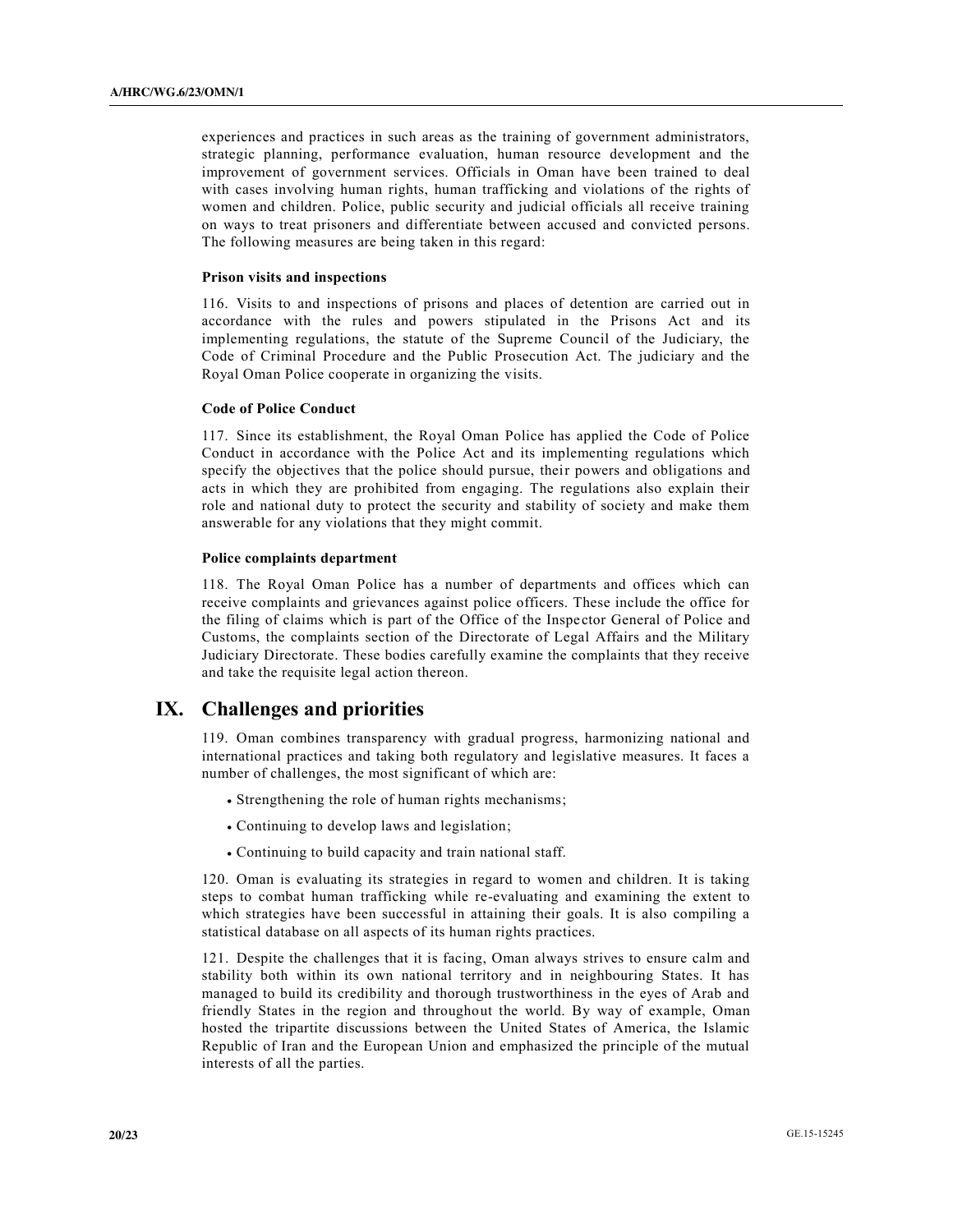## **X. Conclusion**

122. Oman attaches great importance to human rights, the promotion and protection of which it regards as a national priority. The competent authorities — the ministerial steering committee and the National Human Rights Commission — consider the human rights situation in Oman to be good and, though aware of the challenges that they are still facing, are continuing to work within a constitutional framework and on the basis of reports and recommendations received. Oman is diligently seeking to further improve the human rights situation in the country. The measures taken over the last few years in all the areas mentioned in this report highlight the significance of the policies that Oman is pursuing in the field of human rights. In this context, the universal periodic review will provide an opportunity to assess the endeavours made during the first cycle and to evaluate the remaining challenges.

123. Preparations for the second cycle of the universal periodic review have given a new impetus to the thinking of various government agencies and have created an opportunity which must be seized, especially in regard to the implementation and monitoring of international commitments. The universal periodic review has also helped to stimulate dialogue among all the parties.

124. The Government is endeavouring to increase its achievements in the promotion and protection of human rights and to draw positive lessons from its practical experiences in that regard.

125. Respect for human rights constitutes one of the fundamental values of Omani society. The country has made great progress as a result of tolerance, cooperation, respect, family cohesion, fraternity, trust and confidence and the rejection of all forms of extremism, differentiation or discrimination. The justice and equality stemming from its historical and cultural heritage further consolidate those values.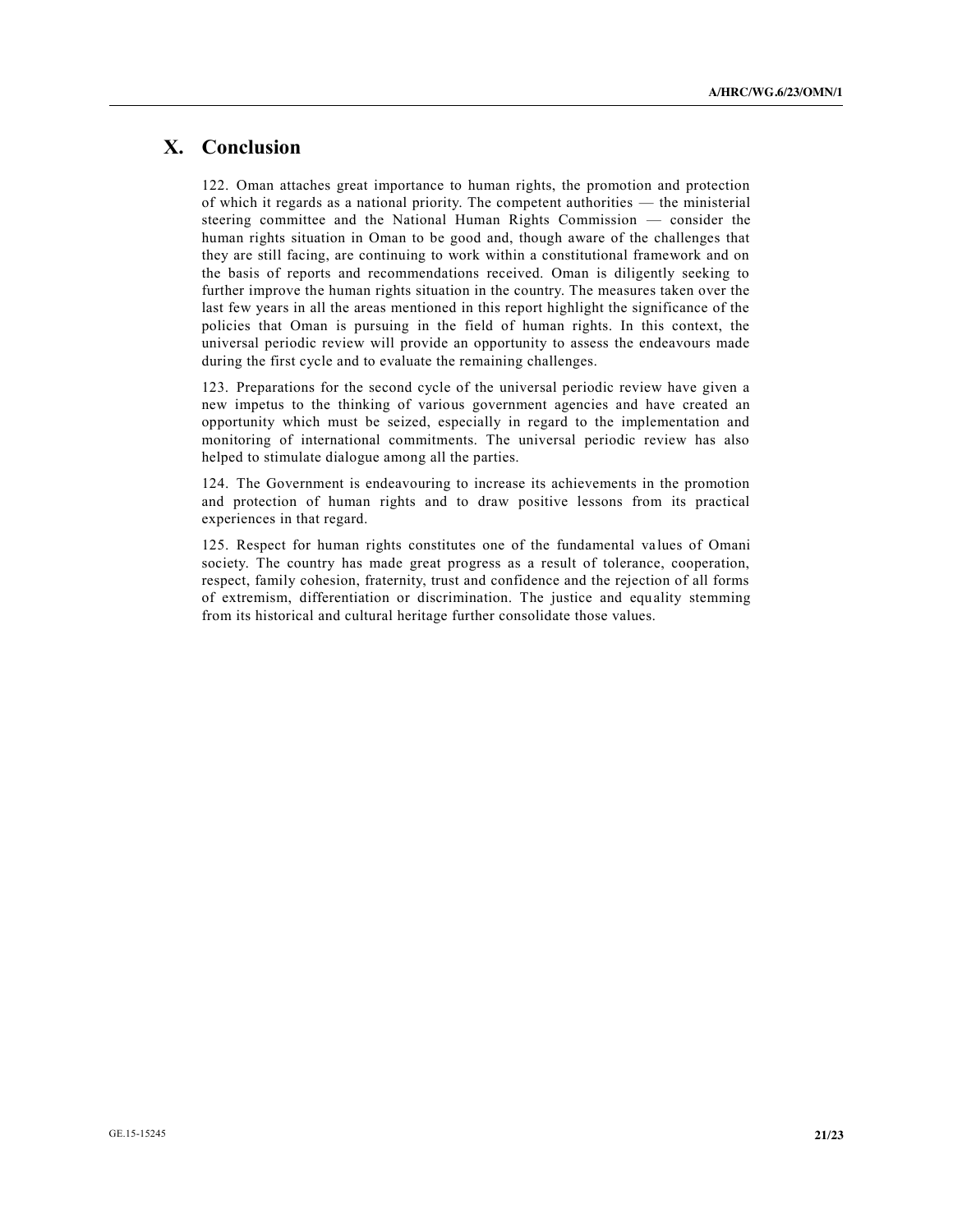## **Annexes**

- **Annex 1** Names of institutions consulted
- **Annex 2** The Basic Law of the State and its amendments
- **Annex 3** International human rights treaties signed or ratified by Oman
- **Annex 4** Table showing how the Ministry of Education supports human rights through academic curricula
- **Annex 5** A list of important legislation referred to in the report